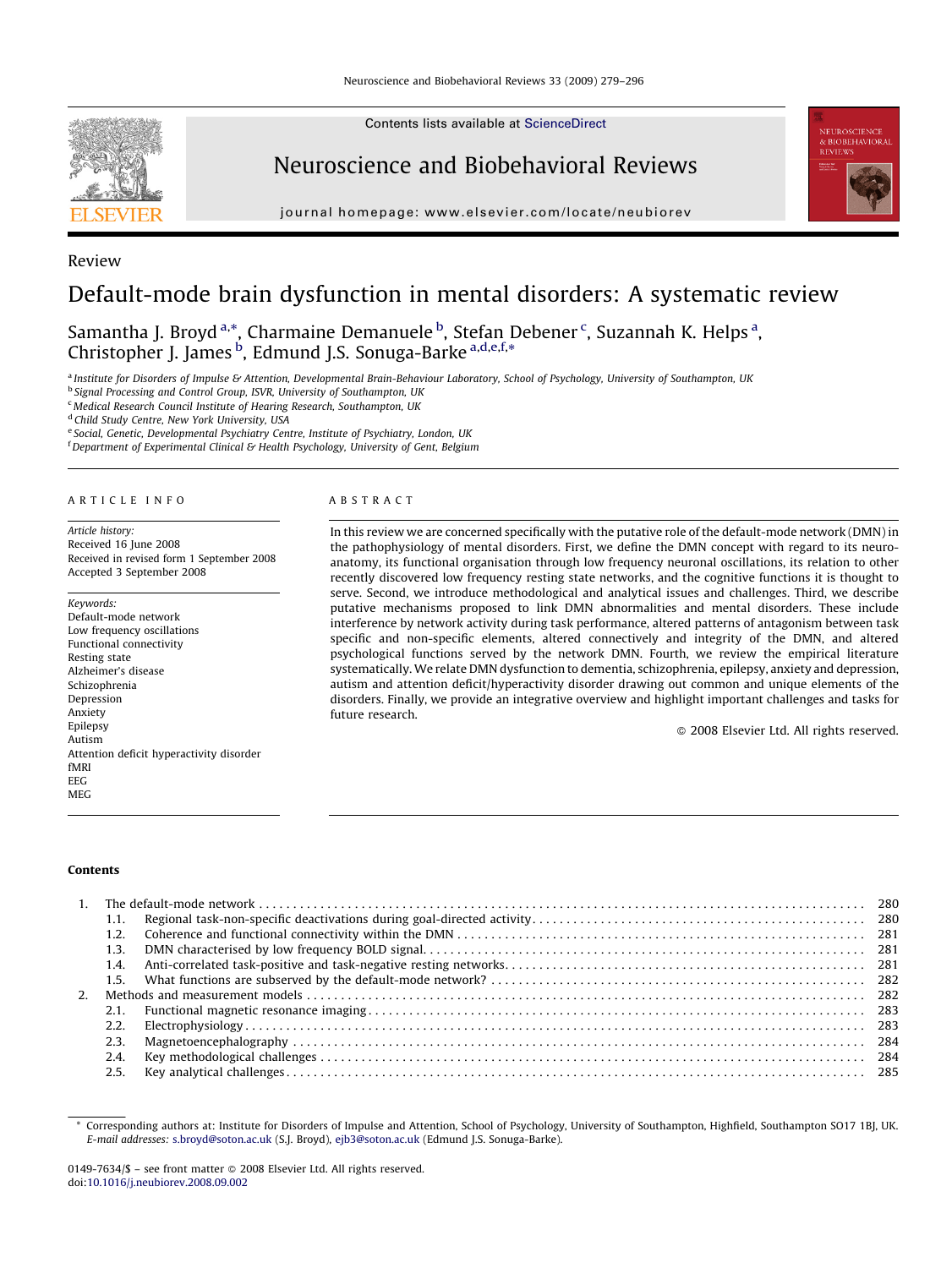|                  |      | Analysing very low frequency oscillations measured using multi-channel MEG and EEG recordings<br>2.5.1. | 285 |  |  |  |  |  |
|------------------|------|---------------------------------------------------------------------------------------------------------|-----|--|--|--|--|--|
|                  |      | 2.5.2.                                                                                                  | 285 |  |  |  |  |  |
|                  |      | 2.5.3.                                                                                                  | 285 |  |  |  |  |  |
| 3 <sub>1</sub>   |      |                                                                                                         |     |  |  |  |  |  |
|                  | 3.1. | 286                                                                                                     |     |  |  |  |  |  |
|                  | 3.2. | 286                                                                                                     |     |  |  |  |  |  |
|                  | 3.3. | Altered connectivity suggesting altered integrity of the default-mode functional network<br>287         |     |  |  |  |  |  |
|                  | 3.4. | 287                                                                                                     |     |  |  |  |  |  |
| $\overline{4}$ . |      |                                                                                                         |     |  |  |  |  |  |
|                  | 4.1. |                                                                                                         | 288 |  |  |  |  |  |
|                  | 4.2. |                                                                                                         | 290 |  |  |  |  |  |
|                  | 4.3. |                                                                                                         | 290 |  |  |  |  |  |
|                  | 4.4. |                                                                                                         | 291 |  |  |  |  |  |
|                  | 4.5. |                                                                                                         | 291 |  |  |  |  |  |
|                  | 4.6. |                                                                                                         | 291 |  |  |  |  |  |
| 5 <sub>1</sub>   |      |                                                                                                         |     |  |  |  |  |  |
|                  | 5.1. |                                                                                                         | 292 |  |  |  |  |  |
|                  | 5.2. |                                                                                                         | 292 |  |  |  |  |  |
|                  | 5.3. |                                                                                                         | 292 |  |  |  |  |  |
|                  | 5.4. |                                                                                                         | 293 |  |  |  |  |  |
|                  | 5.5. |                                                                                                         | 293 |  |  |  |  |  |
| 6.               |      |                                                                                                         | 293 |  |  |  |  |  |
|                  |      |                                                                                                         | 293 |  |  |  |  |  |

What does the brain do when not actively engaged in goaldirected cognitive tasks – when, for want of a better term, we might say it is at ''rest''? What functions does the 'resting' brain subserve and how do these impinge on more general aspects of cognition? These intriguing questions, largely ignored in the history of cognitive psychology, have become a significant focus of research activity in cognitive neuroscience in the past few years since Marcus Raichle first coined the term 'default-mode' in relation to resting state brain function ([Raichle et al., 2001\)](#page-16-0). Our goal in the current paper is to explore the potential significance of the default-mode network (DMN; [Greicius et al., 2003](#page-15-0)) concept for contemporary models of mental disorder. First, we delimit the concept of the DMN and describe its structural and functional neuroanatomy. Second, we explore some of the key methodological issues relating to study of DMN. Third, we review the empirical studies of DMN in individuals with mental disorders. Fourth, we draw out the potential significance of these data for theoretical models of psychopathology. A number of possibilities will be considered that focus on irregularities inherent within the patterns of coherence within the DMN, aberrant patterns of interconnections with other networks and dysfunctional patterns of transition from resting to goal-directed activity. Finally we attempt to draw out the clinical implications of altered DMN activity.

# 1. The default-mode network

The DMN concept although only first introduced into the published literature in 2001 has rapidly become a central theme in contemporary cognitive and clinical neuroscience. Here we identify five key elements.

# 1.1. Regional task-non-specific deactivations during goal-directed activity

The DMN concept comes from an emergent body of evidence demonstrating a consistent pattern of deactivation across a network of brain regions that includes precuneus/posterior cingulate cortex (PCC), medial prefrontal cortex (MPFC) and medial, lateral and inferior parietal cortex; that occurs during the initiation of task-related activity ([Raichle et al., 2001\)](#page-16-0). Although deactivated during task performance, this network is active in the resting brain with a high degree of functional connectivity between regions. This resting state activity has been termed the default-mode of brain activity to denote a state in which an individual is awake and alert, but not actively involved in an attention demanding or goal-directed task [\(Raichle et al., 2001\)](#page-16-0). A comparison of brain energy utilization during rest and activetask oriented conditions indicates that consumption is only slightly greater for the active than the resting brain [\(Raichle and](#page-16-0) [Gusnard, 2002; Raichle and Mintun, 2006](#page-16-0)). For researchers to focus on active task-oriented conditions to the exclusion of rest may be a significant oversight. Research has concentrated on the patterns of activity within and interconnectivity between DMN brain regions during rest, and the impact that the commencement of goaldirected activity has on this. Significantly, DMN activity is attenuated rather than extinguished during this transition between states, and is observed, albeit at lower levels, alongside taskspecific activations [\(Eichele et al., 2008; Fransson, 2006; Greicius](#page-15-0) [et al., 2003; Greicius and Menon, 2004\)](#page-15-0). The more demanding the task the stronger the deactivation appears to be ([McKiernan et al.,](#page-16-0) [2006; Singh and Fawcett, 2008\)](#page-16-0). DMN activity persists to a substantial degree during simple sensory tasks, in which satisfactory task performance is possible with only minimal attentional resources ([Greicius et al., 2003; Wilson et al., 2008\)](#page-15-0), during the early stages of sleep ([Horovitz et al., 2008\)](#page-15-0), and to a lesser extent, under conscious sedation ([Greicius et al., 2008\)](#page-15-0). It has also been shown that increased PCC activity, or reduced deactivation, systematically preceded and predicted response errors in a flanker task, up to 30 s before the error was made ([Eichele et al.,](#page-15-0) [2008\)](#page-15-0). Momentary lapses in attention denoted by longer RTs and less accurate performance in an attentional control task have been associated with less task-induced deactivation of the DMN, and reduced activity in right inferior frontal gyrus (IFG), middle frontal gyrus (MFG) and anterior cingulate cortex (ACC; i.e. frontal control regions; [Weissman et al., 2006](#page-17-0)). A notable exception to this general pattern of deactivation during goal-directed activity occurs in relation to tasks requiring self-referential thought or working memory where only specific DMN regions are specifically deactivated. For example, attenuation of the ventral MPFC occurred with tasks involving judgments that were self-referential, while activity in the dorsal MPFC increased for self-referential stimuli, suggesting the dorsal MPFC is associated with introspec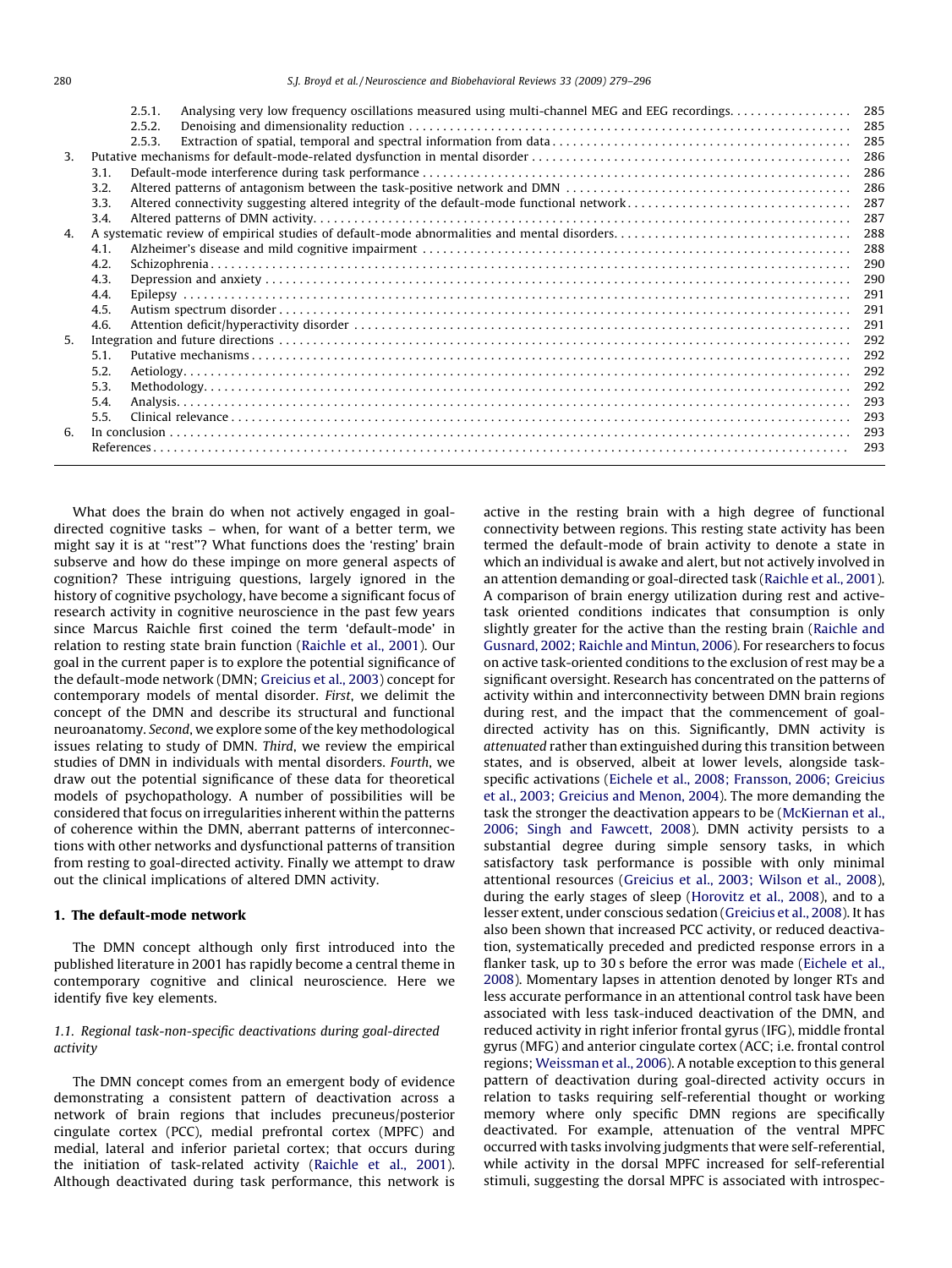tive orientated thought ([Gusnard et al., 2001](#page-15-0)). Working memory tasks differentially deactivate the PCC. One study observed a signal increase and spatial decrease in the PCC and a signal decrease but spatial increase in the ACC with increasing working memory load in an n-back task ([Esposito et al., 2006\)](#page-15-0). A similar result in the same task was also reported using a frequency-based coherence measure ([Salvador et al., 2008\)](#page-16-0). In contrast, earlier research reported a significant task-related decrease in PCC ([Greicius et al.,](#page-15-0) [2003\)](#page-15-0), and although [Hampson et al. \(2006\)](#page-15-0) did not find functional connectivity between the ventral ACC and PCC to differ between rest and a working memory task, performance was positively correlated with the degree of ventral ACC and PCC connectivity. Attenuation of DMN activity has been described as task nonspecific, the extent to which goal-directed activity influences this attenuation is dependent at least in part, on cognitive load and task requirements involving functions subserved by regions within the DMN.

# 1.2. Coherence and functional connectivity within the DMN

The issue of how different brain regions are connected functionally, that is, how the interplay of different areas subserves cognitive function, has become a key concern in neuroscience. Empirical research has largely focussed on the functional connectivity of the DMN within the parameters of functional magnetic resonance imaging (fMRI) data and the blood oxygen level dependent (BOLD) signal; an indirect measure of neuronal activity reflecting changes in blood oxygen level contrasts within the brain ([Fox and Raichle, 2007\)](#page-15-0). In this context, functional connectivity simply refers to the temporal correlation between fluctuations in the BOLD signal of discrete anatomical regions [\(Fox and Raichle, 2007\)](#page-15-0). More generally, functional connectivity between two given regions is considered in terms of the temporal coherence or correlation between the oscillatory firing rate of neuronal assemblies ([Friston,](#page-15-0) [1994\)](#page-15-0). Additionally, the spatial co-ordinates of the nodes within the DMN appear to substantially mirror the underlying structural connectivity between brain regions ([Greicius et al., 2009](#page-15-0)). Indeed, using a computational approach to examine spontaneous resting state fluctuations and their association with structural connectivity based on macque neocortex data, [Honey et al. \(2007\)](#page-15-0) have demonstrated a structure–function relationship at multiple timescales. The properties of neuronal networks indicate that low frequency oscillations are likely associated with connectivity of larger scale neuronal networks, while higher frequencies are constrained in smaller networks, and may be modulated by activity in the slower oscillating larger networks (Buzsáki and Draguhn, 2004; Fox and Raichle, 2007; Penttonen and Buzsáki, 2003). Providing the oscillatory frequencies remain similar, connectivity may be maintained across diverse brain regions despite weakened synaptic links (Buzsáki and Draguhn, 2004). In this way, very low frequencies can bind widespread neuronal assemblies each oscillating at higher frequencies (Buzsáki and Draguhn, 2004). Buzsáki and Draguhn (2004) have argued that potential functions of general neuronal connectivity include information exchange between diverse brain regions through the binding of cell assemblies and cognitive precepts, as well as the consolidation and amalgamation of learned information for long-term memory storage. The functional role of low frequency oscillations coherent across resting state networks, and particularly the DMN, remains speculative. Possible candidates include the temporal binding of information ([Engel et al., 2001](#page-15-0)), particularly related to the coordination and neuronal organisation of brain activity between regions that frequently work in combination [\(Fox and Raichle, 2007\)](#page-15-0); a record of previous patterns of connectivity mediated by task-specific activity, or even dynamic predictions about future patterns of

connectivity [\(Fox and Raichle, 2007; Fox et al., 2005; Raichle and](#page-15-0) [Gusnard, 2005\)](#page-15-0); and a binding mechanism between introspective and extrospective orienting of attention [\(Fransson, 2006\)](#page-15-0). Developing a more comprehensive understanding of the origins and functions of such connectivity is key to understanding brain function and neuronal organisation more generally [\(Fox et al., 2005\)](#page-15-0).

# 1.3. DMN characterised by low frequency BOLD signal

The DMN is characterised by very low frequency neuronal oscillations providing temporal synchrony between functionally specific and diverse brain regions [\(Sonuga-Barke and Castellanos,](#page-16-0) [2007](#page-16-0)). The coherence of such spontaneous oscillations accounts for significant variability in the trial-to-trial BOLD response, and as such is hypothesised to superimpose in a linear manner on task-related brain activity ([Fox et al., 2006a\)](#page-15-0). [Biswal et al. \(1995\)](#page-14-0) were the first to observe the coherence between such low frequency oscillations and widely distributed neuro-anatomical networks, which have since been explored in a wide range of tasks (e.g. [Gusnard et al., 2001; Kelly](#page-15-0) [et al., 2008; McKiernan et al., 2006\)](#page-15-0), clinical pathologies (e.g. [Bluhm](#page-14-0) [et al., 2007; Castellanos et al., 2008; Greicius et al., 2007, 2004;](#page-14-0) [Kennedy et al., 2006; Lowe et al., 2002; Tian et al., 2006; Tinaz et al.,](#page-14-0) [2008](#page-14-0)), and even in chimpanzees [\(Rilling et al., 2007](#page-16-0)). More limited evidence of DMN in the infant brain [\(Fransson et al., 2007\)](#page-15-0), fragmented connectivity between DMN regions during rest in young children (7–9 years; [Fair et al., 2008\)](#page-15-0), and more consistent DMN connectivity in children aged 9–12 years [\(Thomason et al., 2008\)](#page-17-0), suggests that this network of spontaneous low frequency activity undergoes developmental change and maturation.

# 1.4. Anti-correlated task-positive and task-negative resting networks

Brain activity in the resting state incorporates both task-negative and task-positive components. The DMN has been described as a task-negative network given the apparent antagonism between its activation and task performance. A second network also characterised by spontaneous low frequency activity has been identified as a task-positive network. This network includes the dorsolateral prefrontal cortex (DLPFC), inferior parietal cortex (IPC) and supplementary motor area (SMA) and appears to be associated with task-related patterns of increased alertness, and has also been related to response preparation and selection [\(Fox et al., 2005,](#page-15-0) [2006a; Fransson, 2005, 2006; Sonuga-Barke and Castellanos, 2007\)](#page-15-0). Interestingly, the task-positive network and the DMN are temporally anti-correlated, such that task-specific activation of the taskpositive network is affiliated with attenuation of the DMN. One hypothesis is that task-positive activity is thought to reflect extroceptive attentional orienting during rest, associated with preparedness for unexpected or novel environmental events. According to this account the reciprocal relationship between the task-positive component and DMN has been described as low frequency toggling between a task-independent, self-referential and introspective state and an extrospective state that ensures the individual is alert and attentive to unexpected or novel environmental events [\(Fox et al., 2005; Fransson, 2005, 2006\)](#page-15-0). Similarly, [Fransson \(2006\)](#page-15-0) has tentatively proposed that the desynchronicity and anti-correlation of these two networks may reflect a binding mechanism between an introspective and extrospective attentional orientation. Their high degree of temporal anti-correlation emphasises the potential degree of antagonism between the task-positive and task-negative network and the psychological functions they reflect ([Sonuga-Barke and Castellanos, 2007](#page-16-0)). More recently, it has been suggested that the close temporal linkage, and strength of anticorrelation between the task-negative and task-positive network may allow them both to be considered components of a single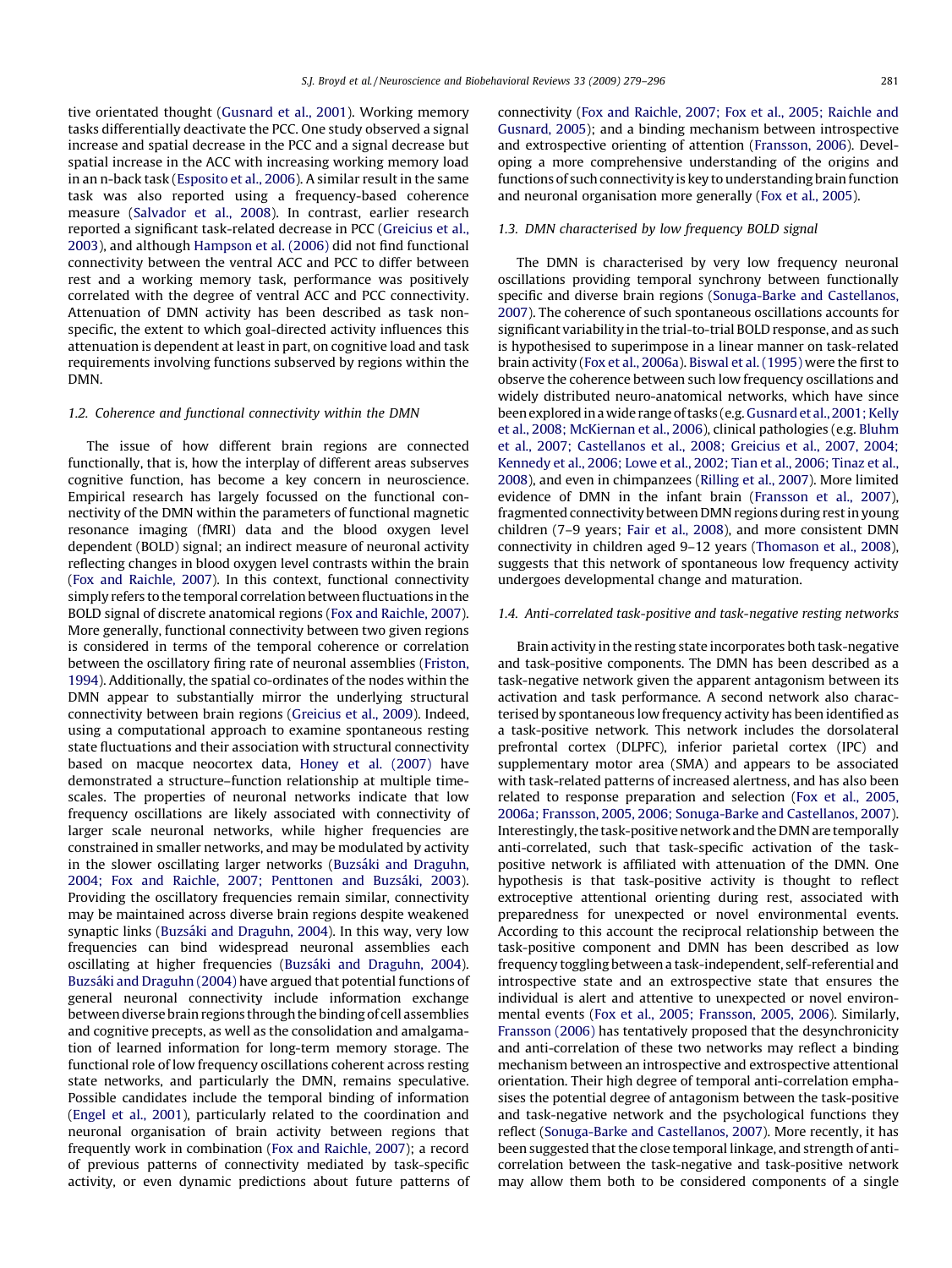<span id="page-3-0"></span>default network with anti-correlated components ([Sonuga-Barke](#page-16-0) [and Castellanos, 2007](#page-16-0)). This has led to a certain confusion with regard to terminology. Should only the task-negative network be termed the DMN and contrasted with the task-positive network? Or should both task-positive and task-negative networks be regarded as elements of the DMN? The case for including task-positive and negative components as part of the same default-mode network system is supported by a considerable amount of evidence. [Fox et al.](#page-15-0) [\(2005\)](#page-15-0) suggest that the close association between task performance and the strength of anti-correlation between the networks may reflect the underlying dynamics and organisation of the brain. This proposition allows for naturally occurring competition between the task-negative and task-positive component, such that spontaneous anti-correlated interactions between the networks will result in periodic task interference, and importantly, does not necessitate the involvement of a central executive. Indeed, it has been suggested on a number of occasions that the anti-correlation between the two networks may prove to be functionally more important, than DMN activity itself ([Fox et al., 2005; Uddin et al., 2008b](#page-15-0)). For the purposes of clarity in the current review we use the DMN term to describe the task-negative network specifically. We use the term Low Frequency Resting State Networks (LFRSN) to describe both the task-positive and task-negative networks.

LFRSNs are not limited to the task-positive and task-negative networks described above. Mounting evidence attests to the more probable notion of multiple networks at rest [\(Beckmann et al., 2005;](#page-14-0) [Damoiseaux et al., 2006; Greicius et al., 2008; Jafri et al., 2008;](#page-14-0) [Mantini et al., 2007\)](#page-14-0). Indeed, coherent fluctuations in the resting state were first identified in the motor cortex [\(Biswal et al., 1995\)](#page-14-0). In a comprehensive examination of LFRSNs in the adult human brain, [Damoiseaux et al. \(2006\)](#page-15-0) used a form of independent component analysis (ICA) to assess coherence of BOLD signal in terms of temporal and spatial variation, as well as variations between participants. In this study, low frequency resting state fluctuations were identified in the DMN, sensory and motor networks, visual and auditory cortices, and two additional networks most likely involved in memory and executing functions. Using simultaneous electrophysiology (EEG)–fMRI recordings, [Mantini et al. \(2007\)](#page-16-0) observed six resting state networks including the DMN, dorsal attention network, visual and auditory networks, somato-motor network and a network postulated to reflect self-referential processing. This study was based on short recordings of resting activity only; the reported relationships between EEG and BOLD require further investigation. However, it is clearly apparent that task-related activations, also reflected in low frequency spontaneous activity, are also readily identified during rest. These include both the dorsal and ventral attention systems ([Fox et al., 2006b\)](#page-15-0). The human brain then, is never really 'at rest', but rather an orchestra of distinct functional networks in dynamic concert. Recently, resting state networks have been examined in the infant brain, in which at least five have been identified. These include networks underpinning visual, auditory and sensorimotor activity similar to those observed in the adult brain, although there was little evidence from this for a DMN equivalent ([Fransson et al., 2007](#page-15-0)). Further, investigation of the developmental trajectory of two networks, the fronto-parietal and cingulo-opercular, involved in implementing top–down taskspecific control and evident during resting state fMRI, are reported to increase in integrity with age ([Fair et al., 2007\)](#page-15-0). Namely, shortrange connections decreased and long-range connections increased with age and brain maturation ([Fair et al., 2007\)](#page-15-0).

### 1.5. What functions are subserved by the default-mode network?

What then is the functional significance of DMN activity? PCC (and adjacent precuneus) and MPFC, are the two most clearly delineated regions within the DMN in terms of their functional roles [\(Raichle et al., 2001\)](#page-16-0). PCC appears to serve an important adaptive function and is implicated in broad-based continuous sampling of external and internal environments [\(Raichle et al.,](#page-16-0) [2001\)](#page-16-0), the attenuation of which during transition from rest facilitates focused attention during task-specific activity ([Eichele](#page-15-0) [et al., 2008; Raichle et al., 2001\)](#page-15-0). Moreover, modulation of the PCC during working-memory tasks [\(Greicius et al., 2003\)](#page-15-0), reduced activation at rest [\(Greicius et al., 2004](#page-15-0)), susceptibility to atrophy in Alzheimer's disease patients [\(Buckner et al., 2005](#page-15-0)), and reduced connectivity with anterior DMN regions in attention deficit/ hyperactivity disorder (ADHD) participants ([Castellanos et al.,](#page-15-0) [2008; Uddin et al., 2008a](#page-15-0)) suggests that this region may be implicated in working memory dysfunction. Finally, PCC and retrosplenial cortex are also associated with the processing of emotionally salient stimuli, and may play a role in emotional processing related to episodic memory ([Maddock, 1999\)](#page-16-0). MPFC has been associated with social cognition involving the monitoring of ones own psychological states, and mentalising about the psychological states of others [\(Blakemore, 2008; Gusnard and](#page-14-0) [Raichle, 2001; Rilling et al., 2008; Schilbach et al., 2008](#page-14-0)). In the context of DMN activity, MPFC is thought to mediate a dynamic interplay between emotional processing and cognition functions which map on to the ventral and dorsal regions, respectively ([Gusnard et al., 2001; Raichle et al., 2001; Simpson et al., 2001\)](#page-15-0). Ventral MPFC is heavily interconnected with other limbic structures such as amgydala, ventral striatum and hypothalamus, which Gusnard and colleagues suggest may indicate a role in relation to the mediation of visceromotor aspects of emotional information gathered from external and internal sources ([Gusnard](#page-15-0) [et al., 2001; Gusnard and Raichle, 2001](#page-15-0)). Both PCC/precuneus and MPFC are associated with introspective processes such as selfreferential and emotional processing, and are attenuated when attention is directed toward external events ([Gusnard and Raichle,](#page-15-0) [2001\)](#page-15-0). Importantly, PCC activity predicts response errors in flanker tasks, which points towards the behavioural significance of the DMN [\(Eichele et al., 2008](#page-15-0)). The interaction of the anterior and posterior regions of the DMN may serve to organise neuronal activity (Buzsáki and Draguhn, 2004), or more simply as a state in which the mind may wander during self-referential mental processing [\(Fransson, 2005; Gusnard et al., 2001; Mason et al.,](#page-15-0) [2007\)](#page-15-0).

In summary, recent research has identified a 'default-mode' network of brain regions active in the resting brain and characterised by coherent low frequency neuronal oscillations (<0.1 Hz). During goal-directed activity the DMN is attenuated, while a second, temporally anti-correlated network, the taskpositive network is activated. The high degree of temporal anticorrelation between the DMN and task-positive network, is thought to reflect a low frequency toggling between their associated psychological functions of introspective and selfreferential thought and extrospective attentional orienting, respectively; allowing an individual to remain alert to unexpected environmental events. Indeed, the close temporal linkage and rivalry between associated functions is a potential argument for considering the DMN and task-positive component as part of a single network.

## 2. Methods and measurement models

In order to understand the findings relating DMN activity to mental disorders reviewed below and so to draw out the relevant and appropriate implications, a survey of key methodological and analytical issues is presented. Resting brain states and the DMN have been principally investigated using fMRI (e.g. [Greicius et al.,](#page-15-0)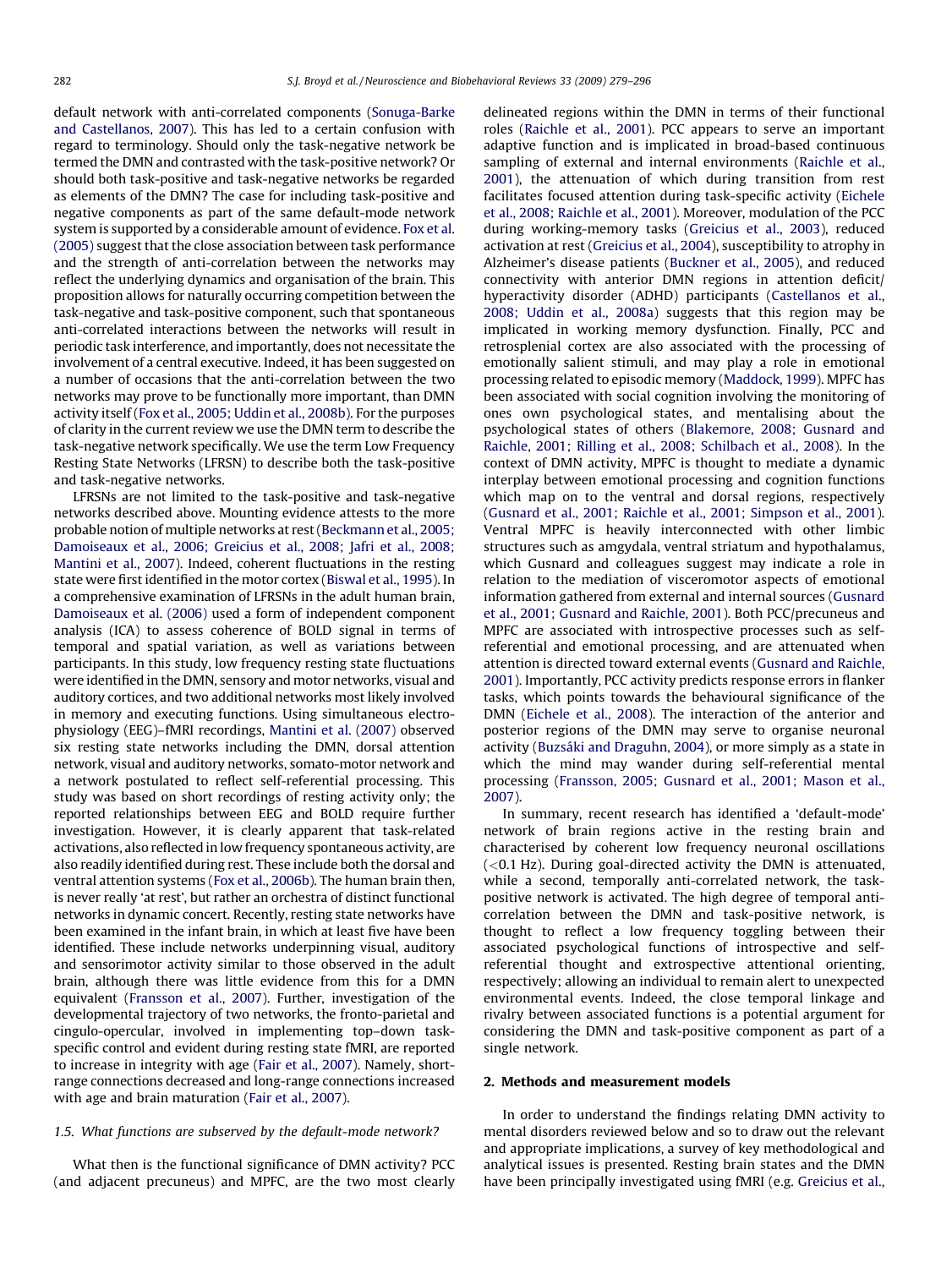[2003, 2004, 2007\)](#page-15-0), although positron emission tomography (PET; e.g. [Raichle et al., 2001](#page-16-0)) and electrophysiology have also been employed (e.g. [Helps et al., 2008; Laufs et al., 2003b; Scheeringa](#page-15-0) [et al., 2008](#page-15-0)). In this section we describe each technology and review their strengths and weaknesses with regard to the DMN. We will then highlight some key methodological challenges for the field. Finally, we review some significant analytical considerations especially in relation to measurement of low frequency brain activity.

# 2.1. Functional magnetic resonance imaging

The assessment of resting brain networks using the BOLD response may be achieved through a number of methods. Two of which, region-of-interest (ROI) seed-based correlation approaches and ICA, are most commonly employed in the literature. Briefly, seed-based approaches use regression or correlation analyses to examine the temporal coherence between a selected voxel or ROI and the time-series of all other voxels in the brain [\(Uddin et al.,](#page-17-0) [2008a\)](#page-17-0). Such an approach is used to examine temporal coherence between regions, and identify networks of functional connectivity (e.g. [Biswal et al., 1995\)](#page-14-0). In contrast, ICA is a model-free approach, which, unlike ROI seed-based analysis, is not bounded by a priori predictions. ICA decomposes data into maximally (temporally or spatially) independent components, representing the characteristic time and spatial signatures of the sources underlying the recorded mixed signals [\(McKeown et al., 1998](#page-16-0)). While there are theoretical advantages/disadvantages of each method – a direct comparison reveals comparable results ([Bluhm et al., 2008;](#page-14-0) [Greicius et al., 2004; Long et al., 2008](#page-14-0)). Other analytical approaches have also been applied. One such approach is 'network homogeneity', a voxel-wise measure that examines the correlation between any given voxel and all other voxels within brain network ([Uddin et al., 2008a](#page-17-0)). Uddin et al. argue that this approach avoids a priori knowledge about potentially aberrant regions with a network. Similarly, [Zang et al. \(2004\)](#page-17-0) have examined the correlation between a given voxel and neighbouring voxels, denoted as 'regional connectivity' or 'regional homogeneity' [\(Zang](#page-17-0) [et al., 2007; Zhu et al., 2008\)](#page-17-0). This approach is limited to the investigation of close-range connectivity. To assess local coherence in brain regions, [Deshpande et al. \(2007\)](#page-15-0) have used a similar method, 'integrated local correlation', which unlike regional homogeneity, does not require the neighbourhood to be predefined, as it is relatively unaffected by spatial resolution. Furthermore, [Zang et al. \(2007\)](#page-17-0) introduced an amplitude measure of low frequency fluctuation in resting state fMRI (amplitude of low frequency fluctuation; ALFF), which was further improved by [Zou et al. \(2008\)](#page-17-0) and termed 'fractional amplitude of low frequency fluctuation'. This improved approach is thought to increase the sensitivity and specificity with which regional resting state activity may be detected [\(Zou et al., 2008\)](#page-17-0). Finally, [Greicius et al. \(2004\)](#page-15-0) have developed a 'goodness of fit model' to more accurately identify the functionality of ICA components. In this method, a predefined template is used to identity a network through a goodness-of-fit procedure (for further detail see [Greicius et al.,](#page-15-0) [2004\)](#page-15-0). This method allowed comparison of the DNM in individual participants, with successful application to a clinical population (Alzheimer's disease patients), developed as an automatic ICA technique for identifying the DMN.

# 2.2. Electrophysiology

Although fMRI BOLD imaging is ideal for providing a representation of the spatial organisation of brain function, it is as yet unclear how these changes relate to concurrent changes in the spatial extent and magnitude of neuronal events [\(Debener](#page-15-0) [et al., 2006\)](#page-15-0). The aspect of neuronal activity which best predicts changes in BOLD contrast (i.e. combined neuronal spiking, local field potentials, changes in spontaneous rhythms, etc.) has not been established definitely ([Huettel et al., 2004\)](#page-15-0). Hence there may be a degree of incongruence between hemodynamic and electrophysiological signals. Moreover, despite the excellent spatial resolution of fMRI, the temporal resolution is poor. In contrast, EEG has excellent temporal resolution in which electrophysiological correlates of spontaneous, low frequency neuronal activity may be examined [\(Khader et al., 2008\)](#page-16-0).

Researchers have examined DMN activity in terms of traditional bands of EEG activity ([Chen et al., 2008](#page-15-0)), and in terms of very slow EEG frequencies [\(Helps et al., 2008; Vanhatalo et al., 2004\)](#page-15-0). [Vanhatalo et al. \(2004\)](#page-17-0) reported pervasive very low frequency oscillations (0.02–0.2 Hz) across diverse scalp regions, in combination with evidence of robust phase-locking between these low frequency oscillations and traditional EEG bands of activity ([Vanhatalo et al., 2004\)](#page-17-0). Further, the stability of low-frequency oscillatory networks has been demonstrated over a 1-week test– retest period, both in terms of their spatial location and frequency ([Helps et al., 2008\)](#page-15-0). [Chen et al. \(2008\)](#page-15-0) compared the spatial distribution and spectral power of seven bands of resting state EEG activity, in an eyes closed and eyes open condition. In the eyes closed condition, the authors report delta (0.5–3.5 Hz) activity in the prefrontal area, theta (4–7 Hz) activity at frontocentral sites, and alpha-1 (7.5–9.5 Hz) activity distributed in the anterior– posterior region. Further, alpha-2 (10–12 Hz) and beta-1 (13– 23 Hz) activity were evident in posterior regions, and high frequency beta-2 (24–34 Hz) and gamma (34–45 Hz) in the prefrontal area. Comparatively, in the eyes open condition, delta activity was enhanced, and theta, alpha-1, alpha-2 and beta-1 were reduced in the respective regions. [Chen et al. \(2008\)](#page-15-0) term this defined set of regional and frequency specific activity, the EEG default-mode network (EEG-DMN), and propose that the EEG-DMN should now be examined in the context of task-induced demands and in patient groups.

One study has investigated event-related potential (ERP) correlates of mind wandering, symptomatic of DMN interference ([Smallwood et al., 2008](#page-16-0)). In this study, a positive going component elicited approximately 300 ms after stimulus onset (the P300), was reduced in amplitude on trials preceding an error, and trials preceding self-reported mind wandering (irrespective of the participant's awareness that their mind had wandered). [Small](#page-16-0)[wood et al. \(2008\)](#page-16-0) argue that these findings reflect a reduction in the amount of attention allocated to the task environment during mind wandering, and likely indicate DMN interference of taskrelated processes.

The possibility of incongruence between BOLD and EEG signals, and the relative strengths and weaknesses of fMRI and EEG methodologies, highlight the advantage of combining the two modalities in simultaneously recording ([Debener et al., 2005,](#page-15-0) [2006; Herrmann and Debener, 2008; Laufs, 2008\)](#page-15-0). Moreover, simultaneous EEG–fMRI allows the empirical determination of the degree of overlap (or dissonance) between EEG and fMRI BOLD and may be a perfect tool to investigate the EEG correlates of DMN activity. This growing body of literature has noted correlations between the DMN and gamma ([Mantini et al., 2007](#page-16-0)), beta ([Laufs](#page-16-0) [et al., 2003b; Mantini et al., 2007\)](#page-16-0), alpha ([Laufs et al., 2003a;](#page-16-0) [Mantini et al., 2007](#page-16-0)), and theta [\(Meltzer et al., 2007; Scheeringa](#page-16-0) [et al., 2008\)](#page-16-0). Mid-range beta (17–23 Hz) was strongly correlated with task-independent deactivations in PCC, precuneus, temporoparietal and dorsomedial prefrontal cortex [\(Laufs et al., 2003b\)](#page-16-0). In view of the lack of association between alpha and resting state brain activity, [Laufs et al. \(2003b\)](#page-16-0) hypothesise that alpha may act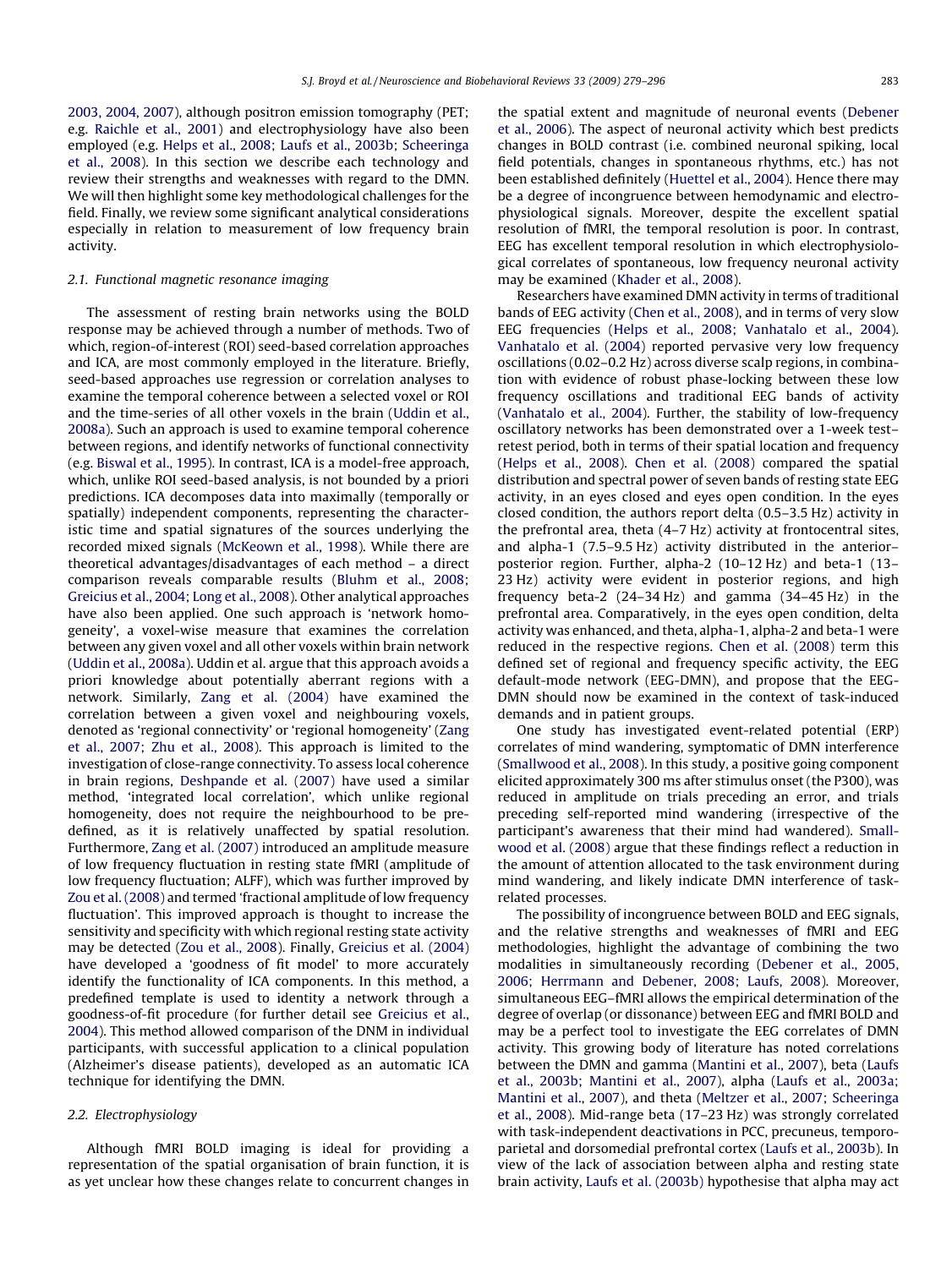as a baseline for specific brain structures associated with the attentional system, and more specifically the task-positive network [\(Laufs et al., 2006](#page-16-0)). In contrast, [Mantini et al. \(2007\)](#page-16-0) reported positive correlations between beta (13–30 Hz) and alpha (8– 13 Hz) with the PCC, precuneus, bilateral superior frontal gyrus and the MFG. Further regions in the DMN associated with selfreferential processing such as the MPFC were positively correlated with gamma (30–50 Hz; [Mantini et al., 2007\)](#page-16-0). In addition, medial frontal theta power changes were negatively correlated with the BOLD response in medial frontal regions, PCC/precuneus and bilaterally in inferior frontal, inferior parietal and middle temporal cortices and the cerebellum [\(Scheeringa et al., 2008](#page-16-0)). Further, [Meltzer et al. \(2007\)](#page-16-0) investigated EEG correlates of the BOLD response in separate EEG and fMRI sessions, fronto-medial theta was most strongly negatively correlated with the MPFC, although negative correlations were also found with other DMN areas such as PCC. The results of [Meltzer et al. \(2007\)](#page-16-0) and [Scheeringa et al.](#page-16-0) [\(2008\)](#page-16-0) suggest that the DMN may operate within the theta frequency such that decreased DMN activation is associated with increased theta power during goal-directed activity. Finally, concurrent electrophysiological and fMRI recordings in rats have shown correlations between oscillatory activity in the delta range (1–4 Hz) and resting state functional connectivity [\(Lu et al., 2007\)](#page-16-0).

#### 2.3. Magnetoencephalography

Magnetoencephalography is a promising methodology through which electromagnetic correlates of DMN activity, including very low frequency oscillations may be examined. MEG acts as a direct neuronal activity probe with real-time resolution (in the order of ms) and can provide a high spatial resolution (in the order of mm) when coupled with structural models (this is because the homogenous conductivity of MEG is not distorted by the scalp, skull, brain and cerebrospinal fluid). This allows for accurate source analysis. Although precise MEG correlates of the DMN have not yet been investigated, there is an increasing body of research examining resting state MEG data (e.g. [Bosboom et al., 2006;](#page-15-0) [Osipova et al., 2006; Stam et al., 2006; Stoffers et al., 2008](#page-15-0)). Indeed, [Leistner et al. \(2007\)](#page-16-0) have used concurrent direct current (DC) EEG and DC MEG recordings to investigate low frequency MEG oscillations ( $\approx$ 0.1 Hz) as participants performed very slow (0.5 Hz) and slow (1.5 Hz) finger movements. Motor-related low frequency MEG oscillations were recorded from the hemisphere contralateral to the hand used [\(Leistner et al., 2007](#page-16-0)). This study, in combination with the current interest in resting state MEG oscillations highlights MEG as a useful methodology in the temporal and spatial localisation of DMN activity.

### 2.4. Key methodological challenges

A number of key methodological challenges affect both DMN measurement and methodological models. First and foremost, it is not yet evident how oscillatory brain activity as measured by EEG/ MEG relates to the DMN as identified with fMRI and PET. While MEG for instance clearly has advantages compared to EEG, it may be blind to deeper sources of the DMN such as the PCC. Whether these deeper sources express an open electromagnetic-fieldoscillatory-pattern that can be observed with EEG, MEG, or both, remains to be demonstrated. The underlying problem here is how signals registered using different 'neuroimaging' modalities such as fMRI, MEG and EEG relate to each other. It is conceivable that some activity patterns picked up by EEG are not 'visible' in fMRI BOLD, and vice versa ([Nunez and Silberstein, 2000](#page-16-0)), and similar examples could be constructed for the relationship between MEG and EEG. For instance, MEG and EEG reflect synchronous activity of pyramidal neurons, but both measures are differently sensitive to the orientation and distance of neural sources. Moreover, about 20% of all grey matter neurons are of non-pyramidal type and express metabolic activity that may be well reflected in the BOLD signal, but not in EEG or MEG. MEG and EEG amplitudes depend (among other biophysical properties) on the number, orientation, and of synchronisation of pyramidal neurons, but the latter effect may not be well represented in the BOLD signal. More research is needed combining different modalities, but current progress in the field of simultaneous EEG–fMRI research is promising ([Debener](#page-15-0) [et al., 2006; Herrmann and Debener, 2008,](#page-15-0) for review) and may help to better understand which portions of fMRI BOLD activity are reflected in EEG/MEG.

Second, low frequency electromagnetic activity is notoriously difficult to study. Interference to the low frequency fluctuations in the BOLD signal may arise from low frequency cycles in respiration and cardiac activity, and the related body and head movements may obscure EEG and MEG signals. Variations in respiration  $(\sim 0.03$  Hz) correlate highly with fluctuations in the DMN (<0.1 Hz), with overlap between regions within the DMN and areas significantly affected by changes in respiration ([Birn et al.,](#page-14-0) [2006, 2008\)](#page-14-0). When respiration per volume time changes are regressed out, the functional connectivity between regions in the DMN is improved slightly, although this improvement increases if global signal changes are regressed out ([Birn et al., 2006; Fox et al.,](#page-14-0) [2005\)](#page-14-0). The high correlation between global signal changes and respiration volume per time changes, lead [Birn et al. \(2006\)](#page-14-0) to argue that the global signal may more accurately reflect the temporal shape of the respiration-volume-induced fMRI signal changes and therefore lead to improved correction. Although it should be noted that such a technique may also lead to the removal of aspects of the signal one is trying to detect ([Birn et al., 2006](#page-14-0)). The utility of ICA in the separation of low frequency fluctuations associated with the DMN and those associated with respirationinduced changes has been recently demonstrated ([Birn et al.,](#page-14-0) [2008\)](#page-14-0). Nonetheless, [Birn et al. \(2008\)](#page-14-0) emphasise that an independent measure of respiratory activity is particularly valuable to accurately identify components reflecting neuronal activity.

Much attention in the resting state fMRI literature has been directed toward the anti-correlation between the DMN and taskpositive networks. Such research has commonly involved preprocessing techniques, and in particular the abovementioned regression of global mean signal fluctuations. Significantly, the possibility that such data pre-processing methods may also lead to artifactual negative correlations has been raised and should be considered in future research [\(Murphy et al., 2008; Smith et al.,](#page-16-0) [2008\)](#page-16-0). Although it is conceivable that anti-correlations between brain networks may arise as an artifact of pre-processing methodology, it is thought that previously reported anti-correlations are indeed a true representation of a physiological relationship between the DMN and task-positive networks [\(Fox et al.,](#page-15-0) [2008\)](#page-15-0). In summary, the analysis of neural activity in the low frequency range requires careful recording and artifact processing procedures (see [Fox and Raichle, 2007,](#page-15-0) for a further review).

Third, the biggest challenge may be to determine the behavioural correlates of the DMN and other resting state networks. Conceptual, methodological and empirical evidence suggests that the conventional approach of analysing EEG, MEG and fMRI, which focuses on response averaging, does not provide the full picture of the brain–behaviour relationship [\(Makeig et al.,](#page-16-0) [2004\)](#page-16-0). Intrinsic activity, which may also be called brain states, may systematically contribute to behaviour, as it has been shown repeatedly, but this relationship has been determined mostly on theta or faster brain oscillations. Moreover, in the case of fMRI,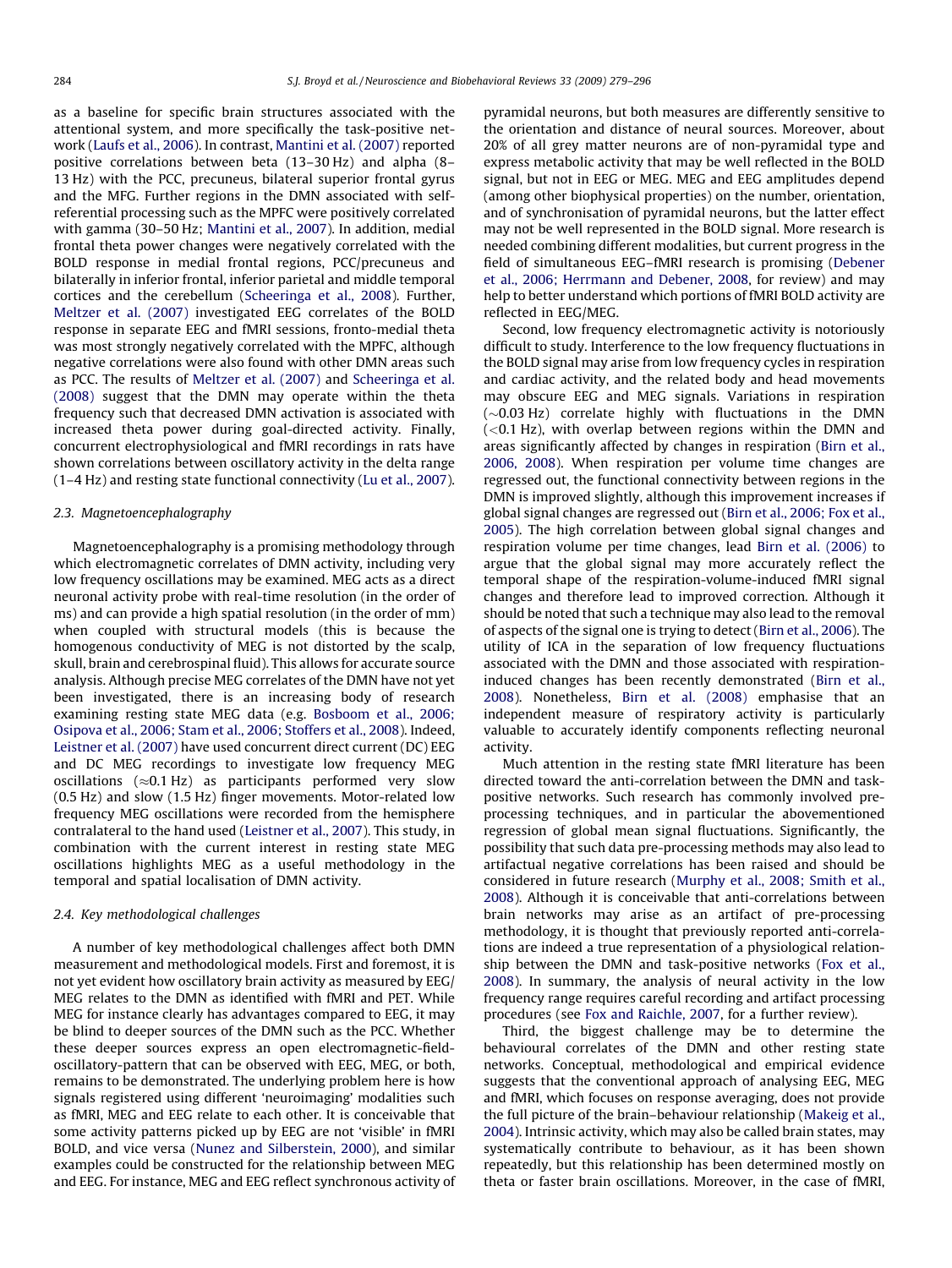slow activity profiles in the DMN may be task-relevant but nonoscillatory in nature (e.g. [Eichele et al., 2008](#page-15-0)). Recent animal research has shown that the phase of ongoing cortex activity in sensory modalities can be modulated by other modalities, and that this phase modulation relates to behavioural performance (for review, see [Schroeder et al., 2008\)](#page-16-0). With the development of online fMRI protocols, it might be possible to adapt a similar strategy: the adjustment of the timing of experimental stimuli with regard to the amplitude (or phase) of BOLD oscillations in the DMN may turn out to be a powerful tool and help to establish the functional relevance of the DMN.

# 2.5. Key analytical challenges

# 2.5.1. Analysing very low frequency oscillations measured using multi-channel MEG and EEG recordings

The analysis of slow waves in the range of  $0.01 < f < 0.1$  Hz (which have previously been discarded as noise) in a MEG system with a dense array of sensors has several implications. Longer time recordings (in the order of tens of minutes) are required to be able to extract these very low frequency components accurately. This may compromise the compliance of the participants when given a repetitive task in an experiment. Technically, it also leads to loss of stationarity and to drifts in the recordings – although these can be mediated by careful recording of the data. The sampling rate chosen needs to be high enough to ensure that there are enough data points available for accurate calculation of fast Fourier transforms (FFT) within the desired frequency range. Moreover, electromagnetic brain signals exhibit power spectra with high power at low frequencies, normalisation of this 1/f trend is required to render a flat base spectrum when no extra low frequency activity is present and to reveal distinct peaks related to specific cognitive tasks or mental conditions (such as resting states). This is particularly important in the analysis of such infraslow oscillations [\(Demanuele et al., 2007](#page-15-0)).

MEG data is obtained from an inherently 'noisy' recording process and typically contains a mixture of artifacts and brain signals from a variety of sources such as muscle and ocular components, along with various active, if not all superficial brain regions. This implies that denoising techniques such as ICA need to be used for proper network analysis.

Large sensor arrays result in a data deluge problem, which has practical considerations such as long computational times and large memory requirements for the application of signal processing techniques. However, the large multi-dimensional datasets also bring with them issues related to the appropriate choice of the analysis technique.

### 2.5.2. Denoising and dimensionality reduction

The data-deluge problem, coupled with the artifactual and multi-source data recordings, make these ideal candidates for the use of blind source separation (BSS) strategies in order to remove artifacts, reduce dimensionality and single out useful brain sources. ICA is a specific form of BSS which is used in the identification and separation of sources with little prior information. The components are assumed to be mixed, either linearly or nonlinearly, and the components themselves, together with the mixing system, are assumed to be unknown. ICA has been extensively used for the analysis of electromagnetic brain signals ([James and Hesse, 2005; Vigario et al., 2000\)](#page-15-0). Depending on the algorithm used, ICA provides estimates of brain sources, somewhere between the *actual* brain sources and the scalp signals, such that the recovered components are maximally independent. Generally, separate independent components are grouped together to form a subspace which represents the brain sources of interest. Thus ICA provides a useful tool for denoising the electrophysiological data by distinguishing artifacts and useful brain sources [\(Jung et al., 2000; Makeig et al., 2002; Vigario et al.,](#page-15-0) [1998\)](#page-15-0).

Single channel ICA (SCICA) is a special form of ICA that isolates underlying components using only temporal information inherent in single channel recordings [\(Davies and James, 2007\)](#page-15-0). A multichannel MEG system is highly dense and channels that are close to each other tend to be influenced by activity from similar brain areas. By analysing fewer channels in specific brain regions one would still be able to extract underlying temporal generators contributing to the measured signals. This automatically achieves dimensional reduction since a number of spatially distinct brain channels can be chosen out of the dense multi-channel recordings and underlying independent brain sources can still be extracted.

# 2.5.3. Extraction of spatial, temporal and spectral information from data

Many signal processing techniques exist to enable maximal extraction of spatial, temporal and spectral information from electromagnetic brain signals, an area of constant research and development. Spectral analyses involving FFTs have been widely used for the analysis of neurophysiological signals ([Bruns, 2004\)](#page-15-0). However the FFT, which is a time-frequency transformation of the measured signal, does not cater for variations in the statistical properties of the data with time, making it unsuitable for nonstationary signals. For this reason this analysis is often carried out repeatedly with a sliding time window to provide a continuous evaluation of spectral parameters with time. This method, known as the short time Fourier transform (STFT), is very useful in the study of brain dynamics ([Bruns, 2004\)](#page-15-0). An alternative to the STFT is the wavelet transform (WT), which can represent finite, nonperiodic and/or non-stationary signals. The idea of the WT is to convolve the measured signal with a number of oscillatory filter kernels, each representing different frequency bands. In this way the temporal characteristics of a signal are represented by its spectral components in the frequency domain. WTs provide a higher time-frequency resolution than the STFT but they take much longer to compute ([Gramatikov and Georgiev, 1995](#page-15-0)). These analyses provide spectral parameters such as amplitude and phase, from which a variety of important coupling measures, such as coherence and phase synchrony, can be derived.

Coherence, however, does not separate the effects of amplitude and phase in the interrelation between two signals. [Lachaux et al.](#page-16-0) [\(1999\)](#page-16-0) discuss the limitations of coherence as a tool to indicate brain interactions, namely that coherence can be applied only to stationary signals and that it does not specifically quantify phase relationships. Coherence increases with amplitude covariance, although the relative contribution of amplitude and phase correlations in the coherence value is not clear. As coherence mixes the amplitude information with that of phase, it is not considered suitable for the detection of phase locking of brain oscillators. For these reasons, phase synchrony – a measure that indicates whether the phase shift between two channels is close to a constant over the specified time interval – is used as a separate measure. Here, the phase component is obtained separately from the amplitude component for a given frequency ([Tcheslavski and](#page-17-0) [Beex, 2006\)](#page-17-0). Phase locking is in fact sufficient to conclude that two brain signals interact.

Finally, it is argued that measuring coherence and phase synchrony directly from scalp recordings, which are only a diffused representation of the actual brain sources, leads to cohesive/ synchronous results that may be spurious due to volume conduction effects ([Delorme et al., 2002\)](#page-15-0). This can be avoided by applying these measures to sources derived from BSS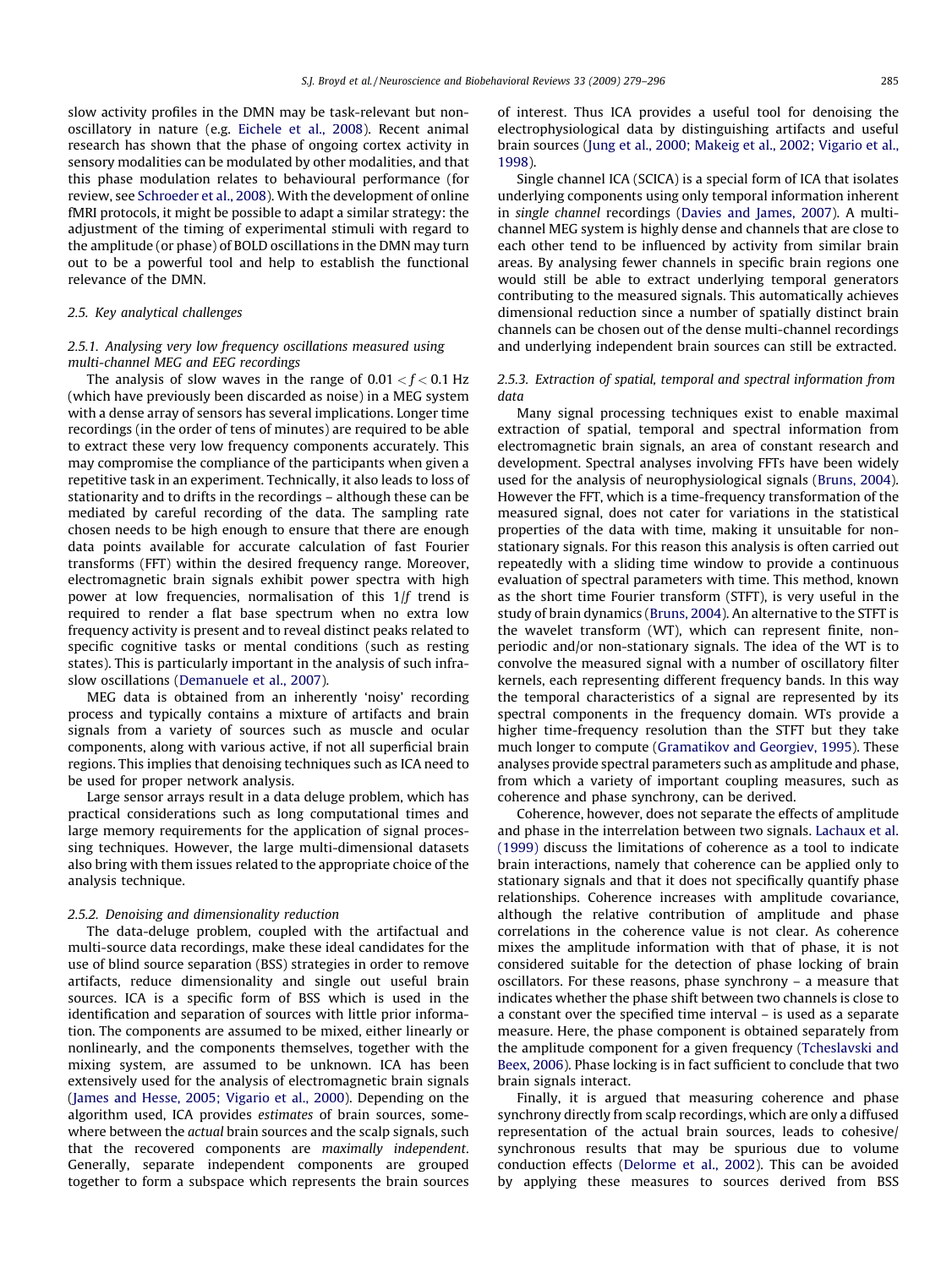<span id="page-7-0"></span>techniques since these sources are said to be maximally independent. ICA removes the background coherence by eliminating the ''crosstalk'' caused by volume conduction, and by separating unrelated noise sources while maintaining the same time resolution as the recorded EEG/MEG.

# 3. Putative mechanisms for default-mode-related dysfunction in mental disorder

DMN abnormalities may take a number of different forms and be implicated in a number of different ways in the pathophysiology of mental disorder. Here we outline some putative mechanisms of potential significance for the study of the causal pathways to mental disorder. All empirical research described in the following section refers to resting state fMRI data unless otherwise stated.

## 3.1. Default-mode interference during task performance

The ability to maintain attentional focus and resist distraction or lapses of attention is conventionally considered to underlie higher order top–down control. To date, research examining focused and sustained attention has concentrated on goal-directed and task-specific information processing [\(Kingstone et al., 2003;](#page-16-0) [Smilek et al., 2006](#page-16-0)). Deficits in attentional control are most commonly interpreted in terms of fluctuations in attention due to limited resources for effortful control arising from either state or trait factors, and/or their interaction ([Sonuga-Barke and](#page-16-0) [Castellanos, 2007\)](#page-16-0). Recently, two groups have suggested that the DMN may represent a mechanism underlying deficient top–down attentional control [\(Mason et al., 2007; Sonuga-Barke and](#page-16-0) [Castellanos, 2007](#page-16-0)). Both perspectives predict that attentional lapses during goal-directed action may be a result of interference arising from spontaneous, and most likely self-referential, thought.

In accord with [Fox et al. \(2005\)](#page-15-0) who suggest that spontaneous low frequency activity of the DMN may interfere with task-specific attention and contribute to impaired task performance, [Sonuga-](#page-16-0)[Barke and Castellanos](#page-16-0) have proposed the default-mode interference hypothesis (2007) which states:

Spontaneous low frequency activity in the task-negative component of the default-mode network which is routinely attenuated during goal directed tasks, can under certain circumstances (e.g. suboptimal motivational states or in individuals with attention disorders) persist into or remerge during periods of task-related active processing to such an extent that it competes with taskspecific neural processing and creates the context for periodic attentional intrusions/lapses and cyclical deficits in performance; the temporal signatures of task-negative fluctuations being mirrored in patterns of attention and performance [\(Sonuga-Barke](#page-16-0) [and Castellanos, 2007,](#page-16-0) p. 981)

The default-mode interference hypothesis argues that in the context of a normally functioning system, the task-negative DMN component will be attenuated during goal-directed action, and that this attenuation should be independent of task content with the exception of modulations in cognitive load, under sustained or focused attention requirements, and during tasks that involve functions subserved by the DMN. Sonuga-Barke and Castellanos suggest that the degree and maintenance of attenuation will relate specifically to both state factors such as motivation, and trait factors, such as disorder. Further, it is postulated that a threshold may exist under which the task-negative component of the DMN may persist during task-specific activity without impinging on task performance, but over which cyclical attentional lapses will transpire. Expressly, where the magnitude of the low-frequency

task-negative oscillations exceed the threshold, lapses in attention will be caused by intrusions of introspective thought which produce increased variability in task performance. Importantly, due to the synchronisation between the fluctuations in the tasknegative component of the DMN and associated increases in introspective thought, attentional lapses and performance variability will have the temporal signature of  $0.01 < Hz < 0.1$ . The default-mode interference hypothesis also highlights the importance of efficacious transition from rest to task. Four influential components which moderate such a transition are described: affinity to the default-mode, affinity to the goal-directed state or intrinsic motivation, extrinsic motivation and the accessibility and degree of cognitive effort (see [Sonuga-Barke and Castellanos, 2007,](#page-16-0) p. 983).

Similarly, the notion of wandering minds ([Mason et al., 2007\)](#page-16-0) postulates that 'mind wandering' denotes a psychological baseline when the brain is otherwise disengaged, and from which individuals will transfer during a goal-directed action. Mason and colleagues report an association between DMN activity and an increased incidence of task-unrelated thought that persists during tasks with low cognitive demands, and may present as a source of interference during more engaging goal-directed activity. Importantly, [Mason et al. \(2007\)](#page-16-0) do not suggest that the content or purpose of mind wandering represents an adaptive mechanism, but rather that the brain's ability to effectively and concurrently manage multiple tasks has evolved, and minds wandered simply because they can. In a comment on the 'wandering minds' hypothesis, [Gilbert et al. \(2007\)](#page-15-0) refer to their previous findings of increased MPFC activity on trials with faster RTs, which they argue implicates the DMN in terms of a perceptual function, and highlight the importance of considering DMN activity in terms of stimulus-orientated rather than exclusively task-unrelated thought. The notion of wandering minds provides another possible theory of attentional lapses during task performance, and it is conceivable that generalised deficits in attention and cognitive control may well coincide with an increased incidence of stimulusindependent thought or mind wandering and the intrusion of increased activity in the DMN.

In psychopathology, atypical patterns of anti-correlations between the DMN and task-positive network, decreased connectivity between DMN regions and altered patterns of DMN function are all implicated in the symptomatic intrusion of the DMN in task-specific neural processing, resulting lapses in attention and effects of performance variability. The precise clinical manifestations of each of these notions will be demarcated in the following section.

# 3.2. Altered patterns of antagonism between the task-positive network and DMN

Perhaps one of the most important themes developing in DMN research is the significance of the antagonistic relationship between the DMN and task-positive network in normal functioning systems. Indeed, a number of authors have suggested that it is this reciprocal relationship that may be of more scientific interest than default-mode activity per se [\(Fox et al., 2005\)](#page-15-0). If the efficacy of such anti-correlations is important for overall functioning in a normal population, it is likely that altered patterns of antagonism will be manifest in mental disorder. There is developing evidence that this might be so.

In a group of schizophrenic patients, [Zhou et al. \(2007\)](#page-17-0) reported significantly increased resting state connectivity in the taskpositive network and DMN in the patient group, alongside significantly increased anti-correlations between the networks. These results were more specifically associated with bilateral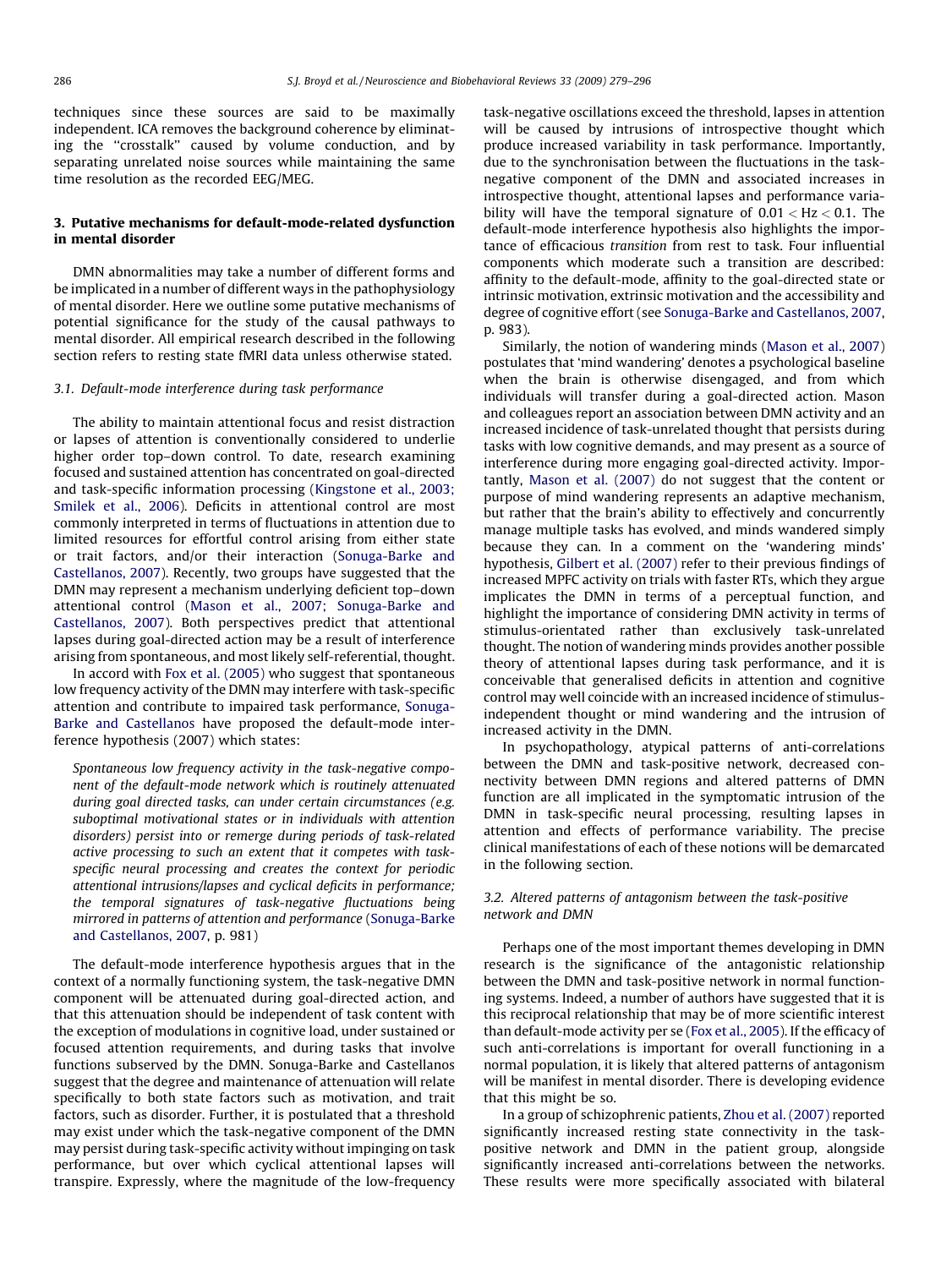dorsal MPFC, inferior temporal gyrus, and lateral parietal region in the DMN; and right dorsal lateral PFC and bilateral insula and orbital frontal gyrus in the task-positive network. The authors argue that the increased anti-correlations reflect increased antagonism and excessive competition between the networks, and most likely contribute to the over-mentalising and deficit in attentional control symptomatic of schizophrenia. More interestingly, reduced anti-correlations were evident between the right dorsal premotor cortex and the PCC and bilateral parietal region of the DMN and suggest that the right dorsal premotor cortex may be instructive in mediating the anti-correlation between the DMN and task-positive networks [\(Zhou et al., 2007\)](#page-17-0).

In contrast to an increased anti-correlation between networks in a schizophrenic patient group, [Kennedy and Courchesne \(2008\)](#page-16-0) report no significant anti-correlations in a sample of individuals with autism spectrum disorder (ASD). This patient group did not show any abnormal patterns of connectivity in the task-positive network, but did show reduced connectivity in the DMN mainly associated with the MPFC. Notably, these findings were unaffected by IQ and medication. [Kennedy and Courchesne \(2008\)](#page-16-0) interpret these results as an imbalance between the task-positive and DMN networks, and suggest that this may bias an individual with ASD toward non-social and emotional processing styles. Moreover, it is suggested that such a neural bias may exist from a young age, affecting the developmental trajectory of social and emotional processing ([Kennedy and Courchesne, 2008](#page-16-0)).

Similarly, resting state BOLD fMRI scans revealed a reduced anticorrelation in an ADHD population relative to controls, thought to relate to attentional lapses and performance variability symptomatic of this disorder [\(Castellanos et al., 2008\)](#page-15-0). Indeed, in a normal population, intra-individual variation in the strength of the anticorrelation between the DMN and task-positive components is related to behavioural variability in a flanker task, particularly for more cognitively demanding stimuli [\(Kelly et al., 2008\)](#page-16-0). Specifically, stronger anti-correlations between the networks were related to more consistent behavioural performance, highlighting the behavioural significance of the anti-correlation between DMN and taskrelated activation of the task-positive component. That previous research has emphasised the clinical significance of intra-individual variability in (flanker) task performance (e.g. [Castellanos et al., 2005;](#page-15-0) [Klein et al., 2006\)](#page-15-0), provides impetus for future research investigating the temporal and oscillatory anti-correlations between the DMN and task-positive brain activity, and association with intra-individual variability in task performance. Although an aside, and in consideration of possible ameliorating effects on attention, [Hahn](#page-15-0) [et al. \(2007\)](#page-15-0) reported nicotine to increase deactivation within the DMN for task-specific cues, indicating increased preparation and improvements in attentional control [\(Hahn et al., 2007\)](#page-15-0). This provides very preliminary evidence that the DMN may be mediated, and attention improved with psychopharmacological intervention.

These results are demonstrative of the importance of regulated competition between the task-positive and DMN networks, and provide initial support for the conjectured significance of altered patterns of antagonism between the networks. In this sense, excessive rivalry between the functions subserved by the networks and associated neural processing, will be accompanied by cyclical fluctuations in attention and deficits in goal-directed action. Generally, this will manifest as an attentional deficit. Comparatively, reduced anti-correlations reflect disparity between the networks, and may arise from dysfunction in one or both of the networks, most likely indicating aberrant DMN activity. Finally, the default-mode interference hypothesis ([Sonuga-Barke and](#page-16-0) [Castellanos, 2007\)](#page-16-0) and the notion of wandering minds [\(Mason](#page-16-0) [et al., 2007](#page-16-0)) provide a context in which such findings can be further investigated through a programme of systematic research.

# 3.3. Altered connectivity suggesting altered integrity of the defaultmode functional network

Altered connectivity is a conspicuous characteristic of the altered integrity of the DMN and affiliated functions in mental disorder and also aging in the resting state [\(Damoiseaux et al.,](#page-15-0) [2008\)](#page-15-0) and during semantic classification task performance ([Andrews-Hanna et al., 2007](#page-14-0)). In Alzheimer's disease, connectivity between the right hippocampus and many component regions of the DMN, including the dorsal MPFC, ventral ACC, middle temporal gyrus (MTG) and the right PCC is reduced ([Wang et al., 2006](#page-17-0)), and likely relates to a dysfunction of working memory and attentional processes. Similarly, although one study has reported increased resting state functional connectivity within the DMN in adolescents with ADHD ([Tian et al., 2006\)](#page-17-0), more commonly, aberrant functional connectivity between the anterior (e.g. MFPC and superior frontal gyrus) and posterior (e.g. PCC/precuneus) components of the DMN is observed [\(Castellanos et al., 2008; Uddin et al.,](#page-15-0) [2008a\)](#page-15-0). [Castellanos et al. \(2008\)](#page-15-0) speculate that this atypical pattern of connectivity may reflect neural underpinnings of an altered relationship between working memory and attentional control.

In autism, connectivity is reduced within the DMN, particularly between the ACC and PCC, reflecting disturbance of self-referential and emotional processing ([Cherkassky et al., 2006; Kennedy and](#page-15-0) [Courchesne, 2008; Kennedy et al., 2006\)](#page-15-0). Significantly, such an interpretation is congruous with normal levels of connectivity in the task-positive network of this clinical group ([Kennedy and](#page-16-0) [Courchesne, 2008\)](#page-16-0).

Finally, in schizophrenia, increased connectivity between the DMN and other resting state networks suggests greater dependence on other resting state networks, most likely associated with increased distraction due to hallucinations and delusional experiences [\(Jafri et al., 2008\)](#page-15-0). Moreover, increased connectivity within the DMN and task-positive network in schizophrenic patients at rest implies that these individuals are susceptible to over-mentalising and excessive alertness to the external environment, respectively [\(Zhou et al., 2007](#page-17-0)). In contrast, some research has reported widespread decreased regional homogeneity in the DMN in schizophrenic patient groups [\(Liu et al., 2006](#page-16-0)).

Altered patterns of functional connectivity within the DMN and the task-positive network, may lead to dysfunctional associations between the affiliated psychological processes. Decreased connectivity between the anterior and posterior components of the DMN may well underlie deficits in self-referential processing, attentional control and working memory. In contrast, over zealous connectivity within the DMN and task-positive network, in addition to other resting state networks, instigates excessive introspective and extrospective processing. Indeed, aberrant increases in connectivity will likely manifest in delusional experience, over ardent mentalising, and attentional lapses due to the disproportionate involvement and interaction between the DMN and associated networks.

## 3.4. Altered patterns of DMN activity

Atypical patterns of DMN activity are apparent in a number of mental disorders, and are typically characterised by dysfunction of introspective mental processes. In schizophrenia, positive symptom severity was correlated with increased deactivation in the MFG, precuneus, and the left MTG in an oddball task ([Garrity et al.,](#page-15-0) [2007\)](#page-15-0), while impaired self-monitoring processes and stimulusindependent thought have been associated with abnormal low frequency resting state connectivity ([Bluhm et al., 2007; Liang](#page-14-0) [et al., 2006\)](#page-14-0). In autism however, atypical or reduced selfreferential, affective and introspective thought is associated with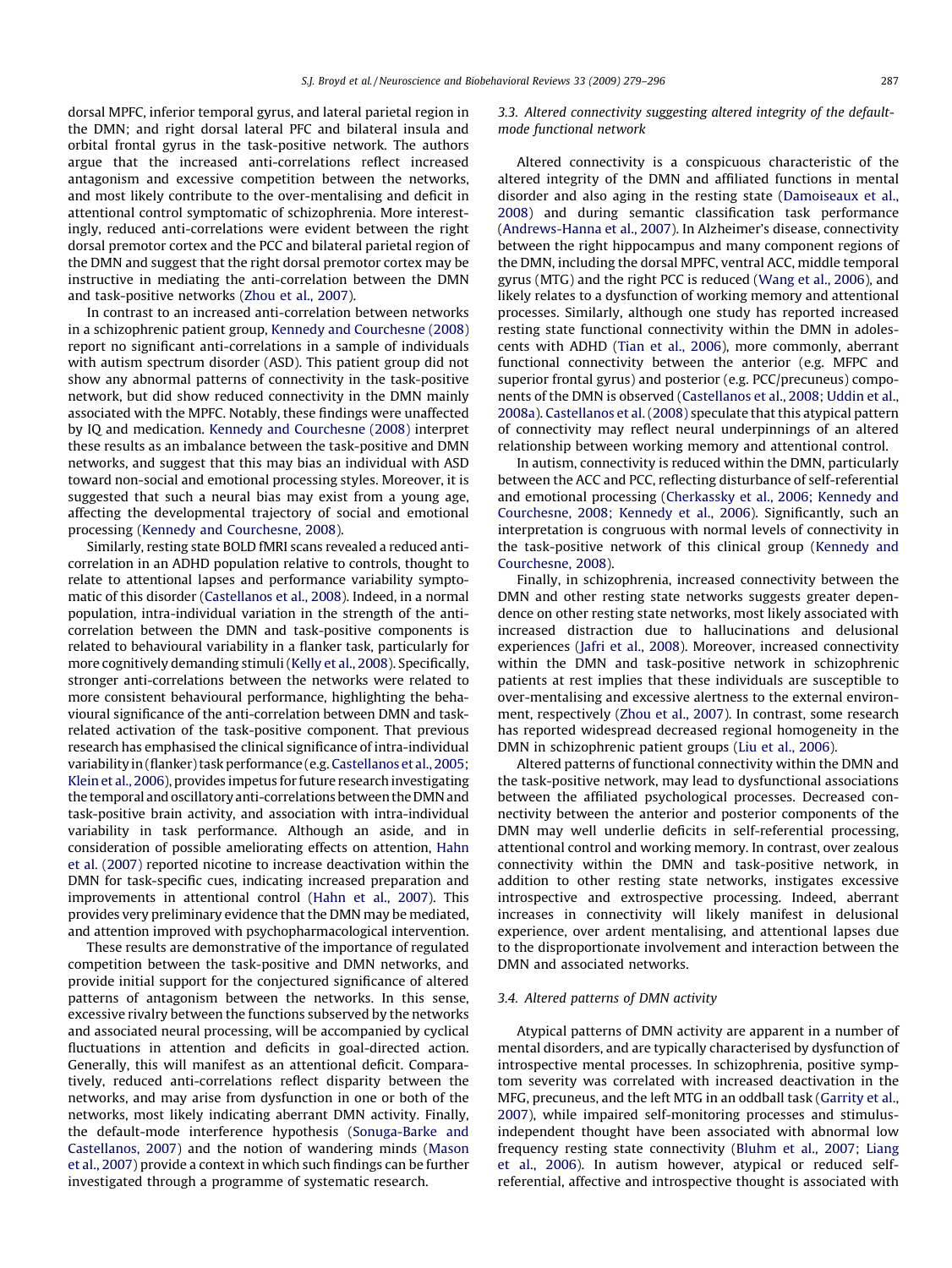low activation of the DMN in the resting state. Additionally, atypical emotional processing in autism is notable by the absence of any functional activation of the medial orbital frontal component of the DMN during the processing of emotional compared with neutral words in a Stroop task ([Kennedy et al.,](#page-16-0) [2006\)](#page-16-0). Indeed, reduced task-induced deactivation of the DMN during a number-word Stroop task has been associated with greater social impairment in participants with autism [\(Kennedy](#page-16-0) [et al., 2006\)](#page-16-0). More specifically, reduced DMN connectivity in autism is associated with the MPFC. It has been suggested that this altered pattern of DMN activity may influence the social, emotional and introspective deficits commonly associated with autism ([Kennedy and Courchesne, 2008\)](#page-16-0). In contrast, concrete, extrospective processing related to the task-positive network is seemingly unaffected in high-functioning autistic individuals ([Kennedy and Courchesne, 2008\)](#page-16-0). [Kennedy and Courchesne](#page-16-0) [\(2008\)](#page-16-0) postulate that the DMN may provide a neurocognitive framework in which the marked differences in social and emotional processing of individuals with autism may be understood.

In depressed patients, the subgenal cingulate is a prominent region within the DMN and related to the length of depressive episode, while noticeably absent in the DMN of control participants [\(Greicius et al., 2007](#page-15-0)). Further, in this patient group increased connectivity between the DMN and the thalamus is argued to reflect increased interaction between the thalamus and subgenal cingulate due to increased emotional processing, at the expensive of executive functions [\(Greicius et al., 2007\)](#page-15-0). In patients with anxiety disorders, reduced deactivation of MPFC and increased deactivation of the PCC is thought to be indicative of increased levels of anxiety (MPFC) and emotional processing (PCC) of taskspecific threat words.

Importantly, differential task-specific deactivation of the DMN provides a point of comparison between the severity and type of mental disorder. The magnitude, timing and spatial characteristics of deactivation during a working memory task distinguished Alzheimer's from mildly cognitively impaired and control groups ([Rombouts et al., 2005\)](#page-16-0). [Bai et al. \(2008\)](#page-14-0) have also reported decreased regional homogeneity in the PCC/precuneus in amnestic type mild cognitive impaired participants, while [He et al. \(2007\)](#page-15-0) report similar findings in Alzheimer's patients. Notably, this effect correlated positively with disease progression as measured by the mini-mental state exam scores ([He et al., 2007](#page-15-0)). Interestingly, altered deactivation is also evident in participants at genetic risk for developing Alzheimer's disease [\(Persson et al., 2008](#page-16-0)).

# 4. A systematic review of empirical studies of default-mode abnormalities and mental disorders

For this review, computerised searches were conducted using the Nature journals online, PubMed, Proquest 5000, Psycinfo and ScienceDirect databases. The following terms default-mode, resting state, low frequency oscillations, functional connectivity and task-positive network were entered into the databases. Further, the table of contents of journals that often publish articles relevant to this topic were also reviewed including Biological Psychiatry, Human Brain Mapping, Journal of Cognitive Neuroscience, Nature Neuroscience, NeuroImage and Proceedings of the National Academy of Sciences of the United States of America. Finally, the reference lists of pertinent articles were also scanned for related studies. Given the focus on mental disorders, empirical research examining atypical DMN activity in the context of multiple sclerosis ([Lowe et al., 2002](#page-16-0)), Parkinson's disease [\(Tinaz et al., 2008\)](#page-17-0), fragile X syndrome ([Menon et al., 2004\)](#page-16-0), hepatic cirrhosis [\(Zhang](#page-17-0) [et al., 2007](#page-17-0)), and chronic pain [\(Baliki et al., 2008\)](#page-14-0) was not considered. The following sections aim to provide a comprehensive and systematic review of empirical research of DMN abnormalities and mental disorder. The studies and their findings are summarized in [Table 1](#page-10-0), and interpreted in terms of the putative mechanisms described above.

#### 4.1. Alzheimer's disease and mild cognitive impairment

In the context of the DMN, Alzheimer's disease is one of the most widely investigated pathologies, particularly in view of the putative association between the DMN and working memory ([Buckner et al., 2005; Firbank et al., 2007; Greicius et al., 2004; He](#page-15-0) [et al., 2007; Rombouts et al., 2005; Sorg et al., 2007; Wang et al.,](#page-15-0) [2006\)](#page-15-0). The impact of normal aging on the functional connectivity of DMN and related cognitive functions has also received recent research attention (e.g. [Andrews-Hanna et al., 2007; Damoiseaux](#page-14-0) [et al., 2008\)](#page-14-0). Specifically, in a semantic classification task, low frequency functional connectivity between anterior (MPFC) and posterior (PCC/retrosplenial cortex) regions of the DMN was negatively associated with age, as were the magnitude of taskrelated deactivations ([Andrews-Hanna et al., 2007](#page-14-0)). Moreover, there was a positive relationship between the strength of functional connectivity in the DMN and the magnitude of taskrelated deactivations. Investigation of the functional correlations within the dorsal anterior attention system revealed similar interactions with age ([Andrews-Hanna et al., 2007\)](#page-14-0). In a resting state study, [Damoiseaux et al. \(2008\)](#page-15-0) report decreased BOLD signal in the anterior (including MFG) and posterior (including the PCC) regions of the DMN in older participants. The anterior aspect of the DMN was negatively correlated with age and related to cognitive decline in the older group ([Damoiseaux et al., 2008](#page-15-0)). In earlier research employing a simple sensory-motor processing task, activity in the DMN was reduced in patients with Alzheimer's disease relative to controls, particularly in the PCC and medial temporal lobe ([Greicius et al., 2004\)](#page-15-0). In this study, ICA of resting state data revealed a significant role of the hippocampus in DMN activity, while goodness of fit analyses using a DMN template were able to delineate Alzheimer's participants from healthy elderly controls with a sensitivity of 85% and specificity of 77% ([Greicius](#page-15-0) [et al., 2004\)](#page-15-0). A resting state study also intimating a prominent role of the hippocampus in the DMN activity of Alzheimer's disease patients revealed reduced functional connectivity between right hippocampus and MPFC, ventral ACC, inferotemporal cortex, right cuneus, right superior and MTG and PCC in the patient group, although a concurrent increase in connectivity between the left hippocampus and the right DLPFC was also observed ([Wang et al.,](#page-17-0) [2006\)](#page-17-0). This has been interpreted as reflecting compensatory processes as patients attempt to overcome cognitive and performance deficits ([Wang et al., 2006\)](#page-17-0).

Moreover, mildly cognitively impaired participants could be differentiated from healthy controls, and from Alzheimer's participants by the extent of deactivation of DMN regions including MFG, anterior cingulate gyrus and PCC/precuneus during a working memory task ([Rombouts et al., 2005](#page-16-0)). Deactivation of frontal DMN regions was restricted (to medial frontal regions) in participants with mild cognitive impairment compared with controls, and even more significantly restricted (to ACC) in Alzheimer's patients, significantly differentiating them from the mildly cognitively impaired group [\(Rombouts et al., 2005](#page-16-0)). The phase of deactivation also distinguished control and patient groups, with an initial increase, followed by a decrease, in ACC and MFG in controls, with less early deactivation in the mildly cognitively impaired and Alzheimer's patients ([Rombouts et al.,](#page-16-0) [2005\)](#page-16-0). Further, reduced resting state DMN connectivity [\(Sorg et al.,](#page-16-0) [2007\)](#page-16-0) and reductions in regional homogeneity over PCC/precuneus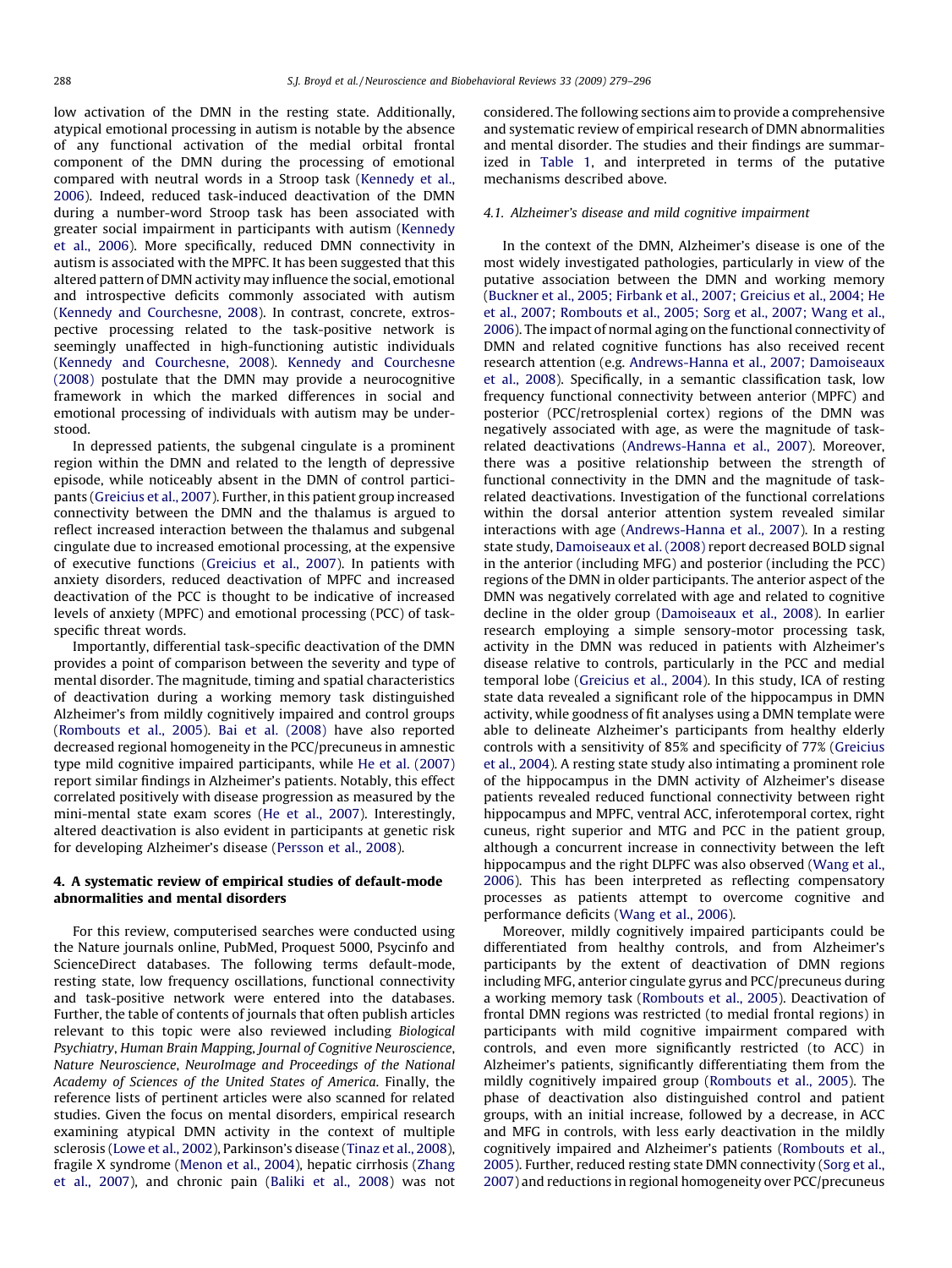#### <span id="page-10-0"></span>Table 1

A summary of empirical findings of altered DMN activity in individuals with mental disorders

| Mental disorder                  | Measure               | Task       | <b>DMN</b> deactivation  |                          | Connectivity   |                          | Anti-correlation         | <b>DMN</b> function          |
|----------------------------------|-----------------------|------------|--------------------------|--------------------------|----------------|--------------------------|--------------------------|------------------------------|
|                                  |                       |            | Anterior                 | Posterior                | <b>DMN</b>     | <b>TPN</b>               |                          |                              |
| Alzheimer's disease              |                       |            |                          |                          |                |                          |                          |                              |
| Greicius et al. (2004)           | fMRI-ICA              | SM         |                          | $\qquad \qquad -$        |                |                          |                          |                              |
| Rombouts et al. (2005)           | fMRI-ICA              | <b>WM</b>  | $\perp$ MCI & C          | MCI < C                  |                |                          |                          |                              |
| Buckner et al. (2005)            | See text              | <b>WM</b>  | $\overline{a}$           | $\overline{\phantom{0}}$ |                | $\overline{\phantom{a}}$ |                          | PCC at risk of atrophy       |
| Wang et al. (2006)               | fMRI-ROI              | <b>RS</b>  |                          |                          |                | $\overline{\phantom{0}}$ |                          |                              |
| Firbank et al. (2007)            | MRI-FA                | <b>RS</b>  |                          |                          |                |                          |                          | Effect of global atrophy     |
| He et al. (2007)                 | fMRI-ReHo             | <b>RS</b>  |                          |                          | ⊥ PCC          |                          |                          | PCC related to MMSE          |
| At risk of Alzheimer's           |                       |            |                          |                          |                |                          |                          |                              |
| Sorg et al. (2007) (MCI)         | fMRI-ICA, ROI         | <b>RS</b>  | $\perp$                  | J.                       | $\downarrow$   |                          |                          |                              |
| Bai et al. (2008) (MCI)          | fMRI-ReHo             | <b>RS</b>  |                          | $\equiv$                 | $\downarrow^*$ | $\qquad \qquad -$        |                          | *Controlled for atrophy, age |
| Persson et al. (2008) (APOE4)    | fMRI-ROI              | Semantic   | J.                       | $\mathbf{I}$             | $\equiv$       |                          |                          |                              |
| Schizophrenia                    |                       |            |                          |                          |                |                          |                          |                              |
| Liang et al. (2006)              | fMRI-parcellation     | <b>RS</b>  |                          |                          | T              |                          |                          |                              |
| Bluhm et al. (2007)              | fMRI-ROI              | <b>RS</b>  | $\overline{\phantom{0}}$ | $\overline{a}$           | $\downarrow^*$ | $\qquad \qquad -$        |                          | *Related to +ve symptoms     |
| Garrity et al. (2007)            | fMRI-ICA              | Oddball    | $\uparrow^*$             |                          |                | $\overline{\phantom{a}}$ |                          | *Related to +ve symptoms     |
| Zhou et al. (2007)               | fMRI-ROI              | <b>RS</b>  | $-$                      |                          |                |                          |                          |                              |
| Pomarol-Clotet et al. (2008)     | fMRI-ICA              | <b>WM</b>  | <b>⊥MPFC</b> *           |                          |                |                          |                          | *Unrelated to performance    |
| Depression                       |                       |            |                          |                          |                |                          |                          |                              |
| Greicius et al. (2007)           | fMRI-ICA              | <b>RS</b>  |                          |                          | $\uparrow^*$   |                          |                          | *Related to refractoriness   |
|                                  |                       |            |                          |                          |                |                          |                          |                              |
| Anxiety                          |                       |            |                          |                          |                |                          |                          |                              |
| Zhao et al. (2007)               | fMRI-ROI              | <b>EPT</b> | I                        | $\uparrow$               |                |                          |                          | MPFC related to anxiety      |
| Epilepsy                         |                       |            |                          |                          |                |                          |                          |                              |
| Laufs et al. (2007) (no control) | <b>EEG &amp; fMRI</b> | <b>RS</b>  | $\downarrow^*$           | $\downarrow^*$           |                |                          |                          | *Related to IED in TLE       |
| Lui et al. (2008) (GS, PS, C)    | fMRI-GLM              | <b>RS</b>  | Ξ.                       | $\overline{a}$           | $\perp$ PCC*   | $\overline{\phantom{0}}$ | $\overline{\phantom{0}}$ | <i>*GS patients only</i>     |
| ASD                              |                       |            |                          |                          |                |                          |                          |                              |
| Cherkassky et al. (2006)         | fMRI-ROI              | <b>RS</b>  | Non-sig                  | Non-sig                  | $\downarrow$   |                          |                          |                              |
| Kennedy et al. (2006)            | fMRI-ROI              | Stroop     | T                        | T                        | $-$            |                          |                          |                              |
| Kennedy and Courchesne (2008)    | fMRI-ROI              | <b>RS</b>  | $\overline{\phantom{0}}$ | $\qquad \qquad -$        | $\downarrow^*$ | Non-sig                  |                          | *Specifically MPFC           |
| <b>ADHD</b>                      |                       |            |                          |                          |                |                          |                          |                              |
| Tian et al. (2006)               | fMRI-ROI              | <b>RS</b>  |                          | $\overline{\phantom{0}}$ |                |                          |                          |                              |
| Cao et al. (2006)                | fMRI-ReHo             | <b>RS</b>  | $\overline{\phantom{0}}$ | $\overline{\phantom{a}}$ |                | $\overline{\phantom{a}}$ | $\overline{\phantom{0}}$ |                              |
| Castellanos et al. (2008)        | fMRI-ROI              | <b>RS</b>  |                          | $\overline{\phantom{0}}$ |                | $\overline{\phantom{a}}$ |                          |                              |
| <b>Uddin et al.</b> (2008a)      | fMRI-NeHo             | <b>RS</b>  |                          | $\overline{\phantom{0}}$ | $\mathsf{I}^*$ | $\overline{\phantom{a}}$ |                          | *Specifically PCC            |
| Helps et al. (2008)              | DC-EEG                | <b>RS</b>  |                          | $\qquad \qquad -$        |                | $\overline{\phantom{a}}$ |                          |                              |

Abbreviations and symbols used in this table: DMN, default-mode network; TPN, task-positive network; MRI, magnetic resonance imaging; fMRI, functional magnetic resonance imaging; EEG, electroencephalogram; ICA, independent component analysis; ROI, region-of-interest; ReHo, regional homogeneity, NeHo, network homogeneity; FA, fractional anisotropy; RS, resting-state; SM, sensory motor task; EPT, emotional processing task; WM, working memory task; ADHD, attention-deficit/hyperactivity disorder; ASD, autism spectrum disorder; MCI, mild cognitive impairment; GS, generalised seizure patients; PS, partial seizure patients; C, controls; MMSE, mini mental state exam; (-) indicates that this was not tested; (1) reflects an increase, for DMN deactivation it refers to increased deactivation; (1) reflects a decrease, for DMN deactivation it refers to reduced deactivation; 'non-sig' indicates the groups did not differ significantly; (\*) indicates association between DMN function and particular result. All results are considered in comparison to a normal control group unless otherwise specified.

have been observed in patients with mild amnesic cognitive impairment who are at risk of developing Alzheimer's disease ([Bai](#page-14-0) [et al., 2008](#page-14-0)) and patients with Alzheimer's disease ([He et al., 2007\)](#page-15-0).

A large study ( $n = 764$ ) investigating atrophy in Alzheimer's disease compared data across two forms of PET, structural MRI and fMRI data in a group of Alzheimer's patients and young adults at rest and during a working memory task ([Buckner et al., 2005\)](#page-15-0). The DMN activity at rest in young adults was positively correlated with the pattern of amyloid deposits in elderly Alzheimer's patients, suggesting an association with brain metabolism [\(Buckner et al.,](#page-15-0) [2005\)](#page-15-0). Indeed, precuneus, PCC and retrosplenial cortex were thought to be preferentially vulnerable to atrophy ([Buckner et al.,](#page-15-0) [2005\)](#page-15-0). In the resting state, global atrophy has also been associated with dementia disease progression and the disruption of white matter (as measured by fractional anisotropy) connecting the PCC and lateral parietal regions [\(Firbank et al., 2007\)](#page-15-0). In addition, [He](#page-15-0) [et al. \(2007\)](#page-15-0) observed statistically significant decreases in resting state regional coherence of the low frequency bold fluctuations in the PCC/precuneus in Alzheimer's disease patients, even after PCC/ precuneus atrophy had been statistically controlled for. Although the results remained significant, they did decrease in statistical power, indicating that decreased regional coherence of the low frequency bold fluctuations in the PCC/precuenous may in part be explained by atrophy in Alzheimer's patients [\(He et al., 2007](#page-15-0)).

In light of altered deactivation of the DMN in Alzheimer's disease patients, and to a lesser extent, healthy older adults; [Persson et al. \(2008\)](#page-16-0) investigated DMN activity during a semantic categorisation task in non-demented carriers of the apolipoprotein E4 (APOE4) allele. Genetic studies have shown an association between a functionally active APOE4 allele and Alzheimer's disease, and there is some evidence of reduced functional connectivity in APOE4 carriers (e.g. [Lind et al., 2006\)](#page-16-0). [Persson](#page-16-0) [et al. \(2008\)](#page-16-0) observed reduced task-induced deactivation of the MPFC, middle temporal cortex, medial parietal region, and right parietal lateral cortex in APOE4 carriers. The authors suggest that genetic susceptibility to AD may affect the magnitude of DMN deactivations. In addition, Persson et al. argue that individuals with a genetic risk for Alzheimer's disease may have a reduced ability to suspend DMN activity during an active task, or alternatively genetic risk may be related to reduced resting state metabolism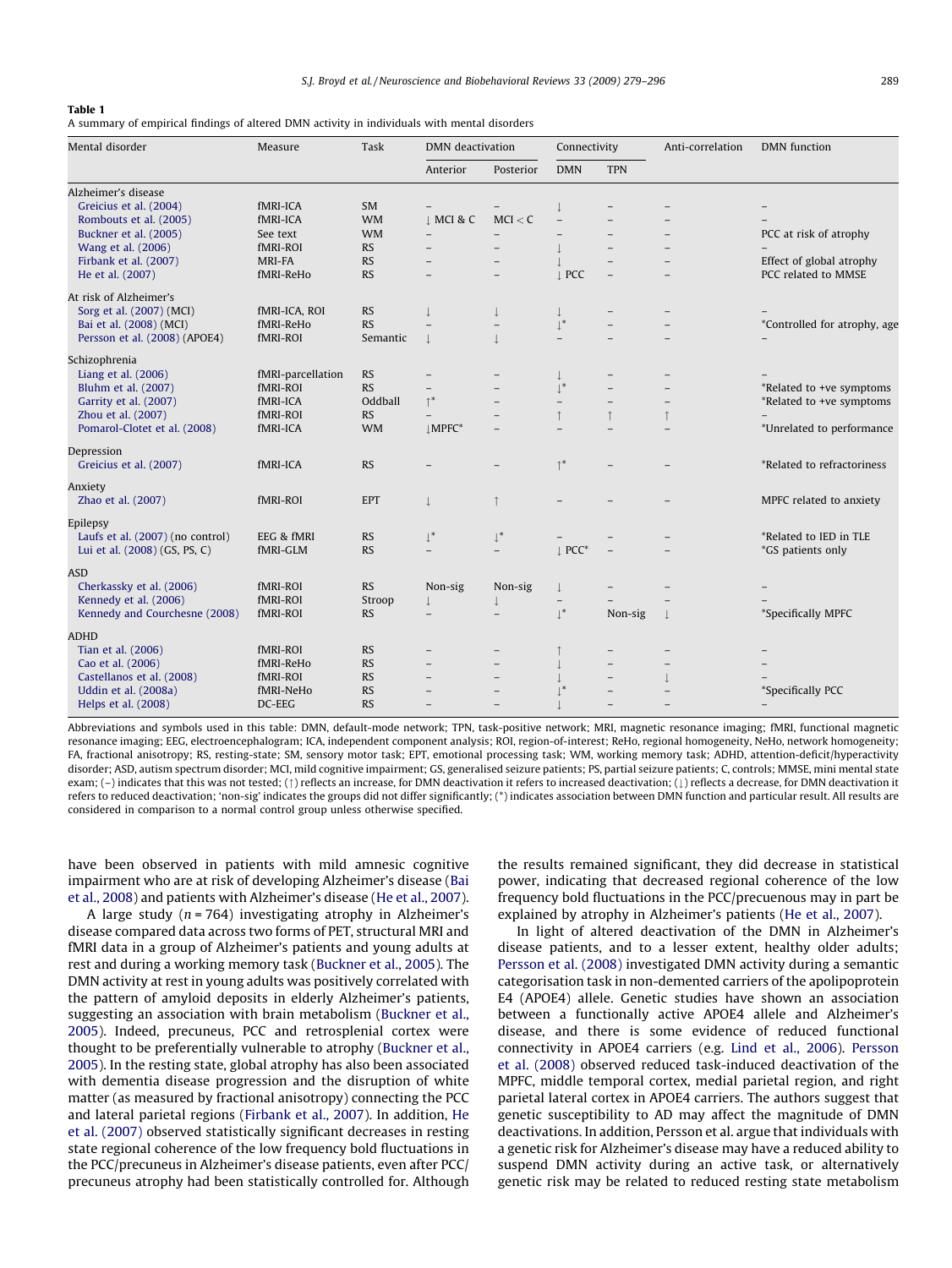and/or structural changes. Furthermore, increased positive correlations were observed for the APOE4 group between right inferior PFC and MPFC and left middle temporal cortex. This was thought to reflect compensatory processes in the APOE4 group in line with the lack of performance differences. This may open up the possibility of early classification of pre-clinical Alzheimer's disease.

In a review of resting state fMRI research in Alzheimer's disease, [Liu et al. \(2008\)](#page-16-0), suggest that altered patterns of functional connectivity in Alzhemier's patients may indicate a disconnection syndrome. In light of the mounting evidence, [Wermke et al. \(2008\)](#page-17-0) propose a model to incorporate current findings of atypical default-mode activity in patients with Alzheimer's disease. In their model the brain operates from a given baseline to activate taskimportant regions, and deactivate regions unrelated to the particular task. This system begins to malfunction with advancing neuro-degenration, and fails to respond appropriately both in terms of task-specific activation and deactivation of the pertinent brain regions. The model is described in terms of a clock, in which the main hand of the clock reflects task performance and influenced by the strength of the task-specific activation response ([Wermke et al., 2008\)](#page-17-0). The efficacy of activation is governed by the baseline—a damaged baseline, in the case of mild cognitive impairment, will require greater cognitive effort to reach the relative activation signal strength of a 'healthy' baseline. More severely affected baselines in Alzheimer's disease patients, may not reach adequate activation signal strength, leading to a decline in cognitive performance. Task performance is also thought to be dependent on healthy deactivation of task-irrelevant brain regions to facilitate focused, task-related processes. It is argued, that effective task or cognitive performance relies on the coordination and collaboration of the activation and deactivation response, and if one component 'fails', the whole system is jeopardised (see [Wermke et al., 2008](#page-17-0)).

In summary, reduced connectivity between MPFC and PCC regions of the DMN is associated with aging, and the anterior region of the DMN is correlated with cognitive decline. In Alzheimer's patients, the hippocampus features as a prominent node within the DMN and shows reduced connectivity with other DMN regions. Indeed, there is increasing evidence that the DMN, particularly the anterior components, might provide a clinically instructive instrument in the differential diagnosis of Alzheimer's patients, patients with mild cognitive impairment, and those with a genetic risk of developing Alzheimer's disease, from controls. Finally, due to the high metabolism of DMN regions, and particularly the PCC/precuneus, these regions are particularly vulnerable to atrophy in Alzheimer's patients, although reduced functional connectivity in the DMN of patients cannot be completely explained by atrophy.

# 4.2. Schizophrenia

Atypical functional connectivity in resting state networks, particularly the DMN, has also been observed in schizophrenic patients ([Bluhm et al., 2007; Calhoun et al., 2008; Garrity et al.,](#page-14-0) [2007; Jafri et al., 2008; Liang et al., 2006; Pomarol-Clotet et al.,](#page-14-0) [2008; Williamson, 2007; Zhou et al., 2007\)](#page-14-0). Initial research reported widespread and non-specific disconnectivity in schizophrenic patients in an eyes closed resting condition [\(Liang et al.,](#page-16-0) [2006\)](#page-16-0). Despite quite a substantial overlap in their sample, the same group subsequently reported increased resting state functional connectivity within the DMN and task-positive network, consistent with increased anti-correlations between these networks in paranoid schizophrenic participants ([Zhou et al., 2007](#page-17-0)). Such disparity is likely the result of the different analytical techniques used to measure functional connectivity, and the heterogeneity of this disorder [\(Zhou et al., 2007](#page-17-0)). Increased connectivity within the DMN and task-positive network suggests paranoid schizophrenics demonstrate increased sensitivity to both the external environment and self-referential or introspective thought. The strength of the anti-correlation between these two networks also indicates that these processes are in excessive competition for this patient group ([Zhou et al., 2007\)](#page-17-0).

In an n-back working memory task, [Pomarol-Clotet et al. \(2008\)](#page-16-0) report reduced activation of the DLPFC in patients with schizophrenia to be a function of impaired task performance. In contrast, a reduced deactivation of the DMN in the medial frontal area was not found to be dependent on task performance ([Pomarol-Clotet](#page-16-0) [et al., 2008](#page-16-0)). ICA analysis has also revealed differences in both spatial and temporal connectivity of the DMN during an auditory oddball task ([Garrity et al., 2007](#page-15-0)). In this study, and in contrast to [Pomarol-Clotet et al. \(2008\)](#page-16-0), schizophrenic patients showed greater deactivation of the DMN in the frontal gyrus, and decreased activation of the ACC relative to controls, potentially related to attentional deficits observed in schizophrenia [\(Garrity et al., 2007\)](#page-15-0). Moreover, a greater section of parahippocampal gyrus was included in the DMN for patients, and while low-frequency oscillations (0.03 Hz) in the DMN were evident for controls, patients showed significantly higher frequency oscillations (0.08– 0.24 Hz). Finally, greater deactivation in the MFG, precuneus, and the left MTG were correlated with positive symptoms of schizophrenia ([Garrity et al., 2007\)](#page-15-0).

Consistent with the task-related findings of [Garrity et al. \(2007\),](#page-15-0) disconnectivity of the low-frequency oscillatory  $(<$  0.1 Hz) activity in the PCC, medial prefrontal, lateral parietal and cerebellar regions during rest has also been observed in another two studies examining this clinical group during rest [\(Bluhm et al., 2007\)](#page-14-0) and during a similar auditory oddball task ([Calhoun et al., 2008\)](#page-15-0). Although in contrast, a recent finding of increased connectivity between the DMN and other resting state networks using spatial ICA, has been hypothesised to reflect distraction and hallucinatory experiences of schizophrenic patients [\(Jafri et al., 2008\)](#page-15-0). The relationship between the apparent self-monitoring function of regions within the DMN and schizophrenia provide impetus for future research. However, the disparity in methodologies and findings highlight the need for methodological consistency if we are to properly understand the association between functional connectivity in the DMN and underlying mechanisms that give rise to the symptomology of schizophrenia ([Williamson, 2007](#page-17-0)).

In summary, greater connectivity in the DMN and task-positive network in schizophrenic patients may reflect 'over-zealous' attentional orientation to introspective and extrospective thought, while the increased anti-correlation between these two networks suggests excessive rivalry or antagonism between the neural processing and associated psychological functions of these networks. Increased deactivation of specific DMN regions including MFG and precuneus was associated with the positive symptoms of schizophrenia, while reduced deactivation of ACC was suggested to be associated with reduced attentional control.

## 4.3. Depression and anxiety

The ruminative, self-referential focus of depressed patients has led to predictions of differences between this clinical group and controls in terms of DMN connectivity [\(Greicius et al., 2007\)](#page-15-0). Following ICA analysis of resting state fMRI data, subgenual cingulate was found to contribute disproportionally to the connectivity of the DMN in this patient group, with increases in connectivity associated with depression refractoriness, or the length of the current depressive episode ([Greicius et al., 2007\)](#page-15-0). There was also increased functional connectivity in the thalamus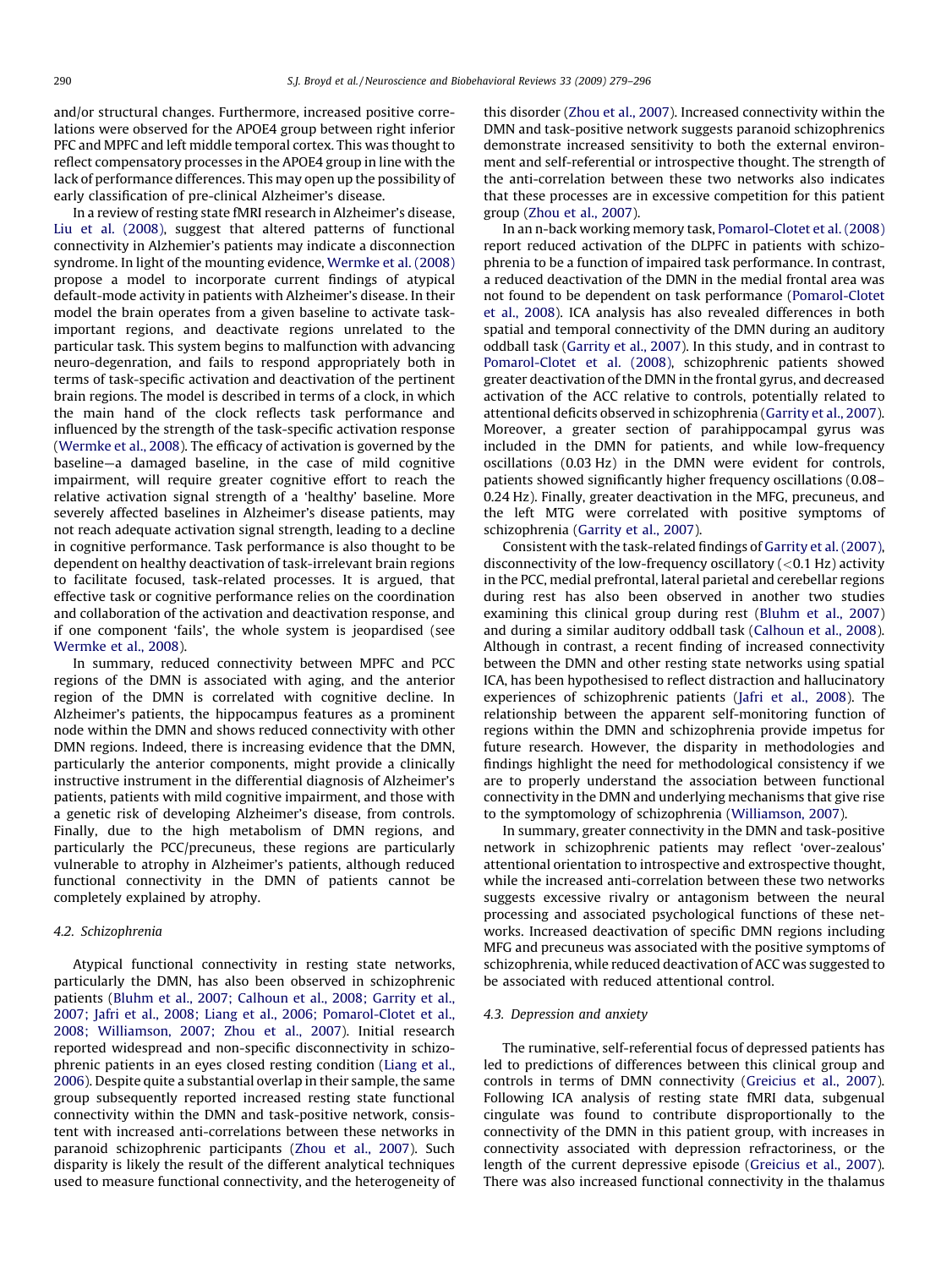during rest. [Greicius et al. \(2007\)](#page-15-0) suggest that increased connectivity in 'affective' regions may detrimentally affect connectivity in regions associated with cognitive processing such as the dorsal anterior cingulate [\(Greicius et al., 2007\)](#page-15-0).

Interestingly, in an investigation of DMN connectivity during an emotional processing task, no difference in the deactivation of the DMN was evident between a group of anxiety patients or controls when emotionally neutral words were alternated with rest. In contrast, when threat words were alternated with emotionally neutral words, anxiety patients demonstrated reduced deactivation of the MPFC and increased deactivation of the PCC relative to controls [\(Zhao et al., 2007](#page-17-0)). These results may reflect increased anxiety levels and more extensive memory processing of threat words, respectively ([Zhao et al., 2007\)](#page-17-0).

In summary, the subgenual cingulate was specific to the DMN of depressed patients, and is associated with the length of depressive episode. Anxiety was associated with reduced deactivation of the MPFC, although whether this relates to a specific dysfunction of the DMN is questionable.

# 4.4. Epilepsy

In an interesting combination of EEG and fMRI methodology, deactivation of the DMN, particularly in PCC/precuneus, and left and right parietal lobes was evident during interictal epileptic discharges in a group of awake but relaxed, temporal lobe epileptics [\(Laufs et al.,](#page-16-0) [2007](#page-16-0)). Similar deactivation was not observed for extra-temporal lobe epileptic patients, thought to be either a result of reduced EEG sensitivity to interictal epileptic discharges in this group, or differences in the primary pathology ([Laufs et al., 2007\)](#page-16-0). [Laufs](#page-16-0) [et al. \(2007\)](#page-16-0) suggest that their findings may not be specific to epilepsy, but instead reflect altered mental states in general. Conversely, they argue that the transient cognitive impairments and performance deficits associated with temporal lobe epilepsy may be associated with dysfunction of the DMN. In accord with the latter proposition, [Lui et al. \(2008\)](#page-16-0) report a lack of resting state low frequency activation of PCC/precuneus in patients with generalised seizures compared to controls, but no difference between controls and patients with partial seizures. The authors acknowledge that although it is difficult to determine whether aberrant DMN activation is a consequence or antecedent of the spike and slowwave discharges symptomatic of generalised seizure patients, itmay explain at least in part, why generalised seizure patients demonstrate greater cognitive impairment [\(Lui et al., 2008\)](#page-16-0).

#### 4.5. Autism spectrum disorder

Altered patterns of introspective thought, social and emotional processing characteristic of this disorder are reflected in aberrant deactivation of the DMN of ASD patients [\(Cherkassky et al., 2006;](#page-15-0) [Kennedy and Courchesne, 2008; Kennedy et al., 2006\)](#page-15-0). In three versions of the Stroop task, adult autistic participants failed to show evidence of deactivation of the DMN, although there was little evidence of a difference in task performance between the groups ([Kennedy et al., 2006\)](#page-16-0). It is hypothesised that midline DMN activity is actually low at rest in autistic patients, and that abnormal preoccupations that are symptomatic of this spectrum of disorders and occur during the resting state, are concrete rather than affective in nature ([Kennedy et al., 2006\)](#page-16-0). Nonetheless, [Cherkassky et al. \(2006\)](#page-15-0) did not report any differences between an autistic and control group in DMN activation during rest. However, they did observe decreased resting state functional connectivity between ACC and PCC, and in line with [Kennedy et al. \(2006\),](#page-16-0) propose that there is an absence of self-referential thought in autism. A more recent resting state study reported reduced functional connectivity in DMN but not the task-positive network in an adult autistic sample [\(Kennedy and Courchesne, 2008\)](#page-16-0). Specifically, reduced connectivity was localised to MPFC and left angular gyrus, and while the DMN and task-positive networks were significantly anti-correlated in controls, no such anticorrelation was observed in the ASD group.

Intriguingly, activity within the task-positive network did not differentiate autism, while abnormalities in the DMN were observed and related specifically to reduced connectivity in MPFC, which is associated with social and emotional processing. Moreover, the lack of anti-correlation between the networks in autism may indicate an imbalance in the toggling of these networks ([Kennedy and Courchesne, 2008\)](#page-16-0). Finally, it has been postulated that a deficit in the mirror neuron network is associated with DMN dysregulation in autism, suggesting that this disorder may arise from an atypical processing of self and relationship with others ([Iacoboni, 2006\)](#page-15-0).

In summary, DMN activity in autistic patients is thought to be low at rest, with reduced connectivity between anterior and posterior DMN regions probably reflecting a disturbance of selfreferential thought. In contrast to altered connectivity in the DMN, connectivity in the task-positive network appears normal in autism. Moreover, the absence of an anti-correlation between the DMN and task-positive networks, suggests an imbalance in the toggling between these networks, driven by a paucity of introspective thought.

### 4.6. Attention deficit/hyperactivity disorder

Attentional lapses, commonly observed in the task performance of individuals with ADHD, may point to a role for DMN interference in ADHD. [Tian et al. \(2006\)](#page-17-0) was the first to examine functional connectivity within the DMN at rest for adolescents with ADHD, using ACC as the seed region. In this study, increased functional connectivity with dorsal ACC was observed for bilateral dorsal ACC, bilateral thalamus, bilatertal cerebellum, bilateral insula and bilateral brain stem in the ADHD compared to control group. Tian et al. suggest that this increased connectivity in the ADHD group may reflect abnormalities in the autonomic control functions associated with these regions [\(Tian et al., 2006](#page-17-0)), although alternative interpretations include an increased affinity with the DMN [\(Sonuga-Barke and Castellanos, 2007](#page-16-0)). In contrast to [Tian](#page-17-0) [et al. \(2006\);](#page-17-0) [Castellanos et al. \(2008\)](#page-15-0) have reported reductions in the resting state anti-correlation between dorsal ACC and PCC/ precuneus in an adult ADHD group. In controls, PCC/precuneus activity correlated positively with other regions in the DMN. In the ADHD group, the anterior component of the DMN was markedly absent, with significant group differences in medial PFC, superior frontal gyrus and also in PCC/precuneus. Specifically, the ADHD group showed less negatively correlated functional activity in the ACC, MFG and superior temporal gyrus. Given this reduced resting state functional connectivity between the anterior and posterior regions of the DMN may indicate a relationship between working memory deficits and attentional lapses in ADHD ([Castellanos et al.,](#page-15-0) [2008\)](#page-15-0). In a similar resting state study using a network homogeneity measure of functional connectivity, adult ADHD and control groups did not differ on global measures of DMN homogeneity, although significantly reduced network homogeneity in the posterior regions of the DMN, particularly the precuneus was observed in the ADHD group [\(Uddin et al., 2008a](#page-17-0)). Despite differences in methodology, these findings substantiate those of [Castellanos et al. \(2008\),](#page-15-0) and suggest that decreased functional interactions between the anterior and posterior regions of the DMN may underlie some of the executive function deficits observed in the ADHD population [\(Uddin et al., 2008a](#page-17-0)).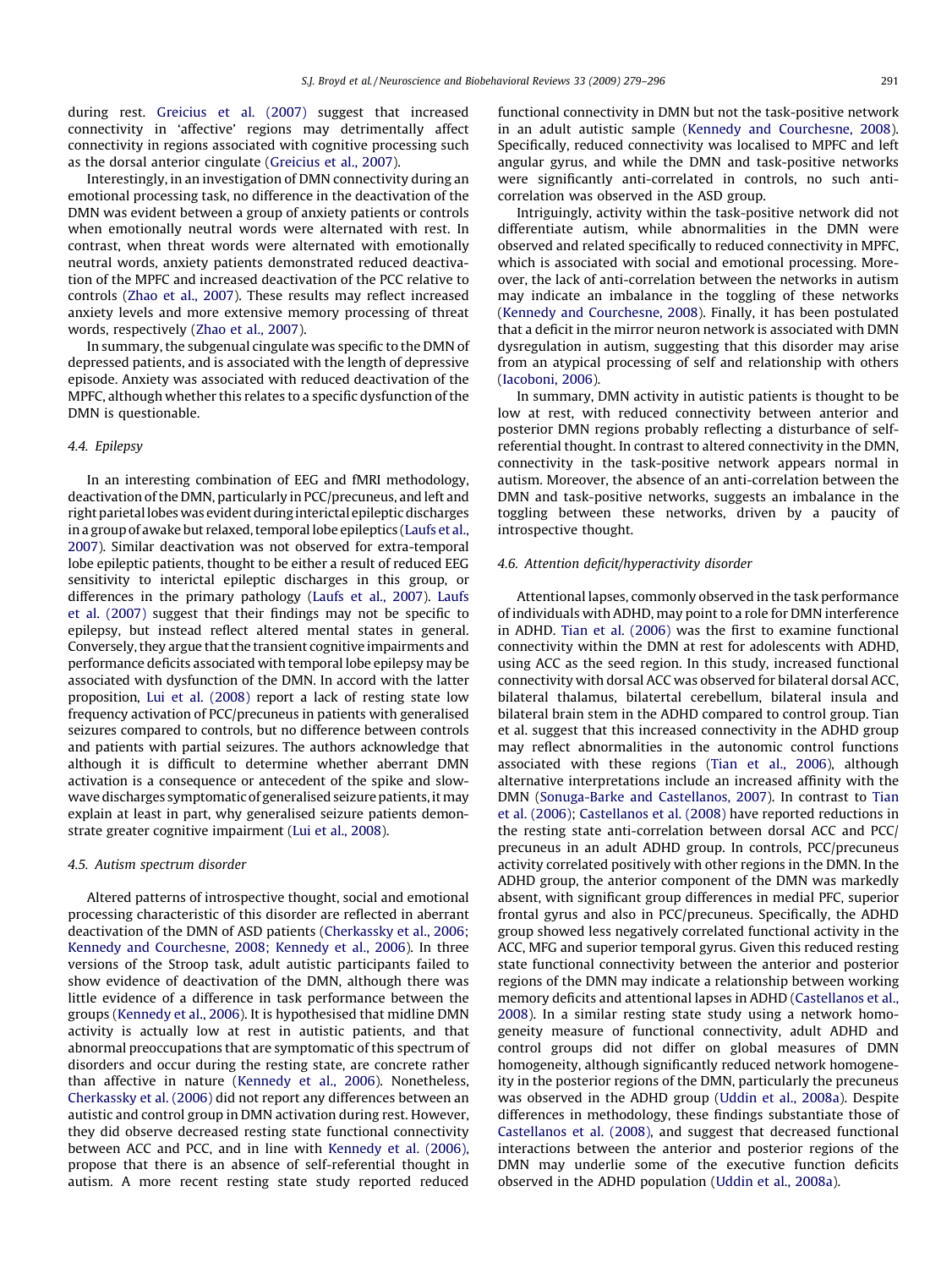[Cao et al. \(2006\)](#page-15-0) investigated spontaneous, low frequency resting state fMRI data in children with ADHD using the regional homogeneity method described by [Zang et al. \(2004\).](#page-17-0) This study reported decreased regional homogeneity in fronto-striatalcerebellar circuits in the ADHD group, specifically in regions that included bilateral inferior frontal gyrus, right inferior ACC, left caudate, bilateral pyramis and left precuneus [\(Cao et al., 2006\)](#page-15-0). Based on this work and others from the same group (e.g. [Tian et al.,](#page-17-0) [2006\)](#page-17-0), [Zhu et al. \(2008\)](#page-17-0) employed Fisher discriminative analysis on regional homogeneity measures of resting state brain activity in children with ADHD, and reported a correct classification rate of 85% using leave-one-out cross validation, and a sensitivity and specificity of 78% and 91%, respectively. In another alternative method of measuring low frequency fluctuations in the BOLD signal, [Zang et al. \(2007\)](#page-17-0) measure the amplitude of the fluctuations in resting state fMRI data, and observed reduced amplitudes in children with ADHD in the right inferior frontal cortex, bilateral cerebellum and vermis. Children with ADHD also showed increased amplitudes in the right ACC, left lateral cerebellum, left fusiform gyrus, right inferior temporal gyrus, left sensorimotor cortex and bilateral brain stem ([Zang et al., 2007\)](#page-17-0). Recent research has reported reduced power in low frequency resting state networks (0.06–0.2 Hz) as measured by DC EEG in a non-clinical sample of hyperactive participants who rated themselves as inattentive ([Helps et al., 2008](#page-15-0)). This result differentiated the aforementioned group from hyperactive participants who did not rate themselves as inattentive and normal controls, and highlights the association between attentional control and the DMN, and the importance of future research in clinical populations such as ADHD ([Helps et al., 2008\)](#page-15-0).

In summary, ADHD appears to be associated with altered patterns of connectivity within the DMN, likely related to abnormal fronto-striatal-cerebellar circuits, this as well as atypical antagonism between the DMN and task-positive networks may underpin the pathophysiology of this clinical group. In particular, altered DMN connectivity is mostly likely related to the attentional lapses, working memory deficits and task performance variability symptomatic of ADHD.

# 5. Integration and future directions

In the current paper we have considered the relevance of the DMN in relation to mental disorders. There are a number of important observations that may be drawn from the preceding sections, which have significance for theoretical models of psychopathology and provide directions for future research.

# 5.1. Putative mechanisms

[Table 1](#page-10-0) shows the coverage of research into the different mechanisms discussed in Section [3.](#page-7-0) There are obvious important observations. First, although only a few studies considered the anti-correlation between the DMN and task-positive network, the significance of altered patterns of activity in mental disorder are highlighted in ASD, ADHD and schizophrenia. These findings emphasise the importance of regulated competition between these networks in a normally functioning system. In mental disorder, the absence of, or reductions in, the anti-correlation between the DMN and task-positive network manifest as reduced introspective thought (ASD) and attentional lapses (ADHD); while excessive antagonism will likely result in zealous toggling between extrospective and introspective processes (schizophrenia). Second, the integrity of the DMN is affected by reductions in connectivity, and is associated with deficits in attention and working memory (Alzheimer's disease, ADHD, schizophrenia), as well as problems

with self-referential and introspective mental processing (ASD). In contrast, increased connectivity has been associated with maladaptive emotional and introspective processing (depression, schizophrenia). Third, altered patterns of DMN functional connectivity commonly characterise dysfunctional introspective processing – connectivity in the DMN is negatively related to the positive symptoms of schizophrenia, while enhanced connectivity in the subgenual cingulate is associated with the length of depressive episode. Finally, altered patterns of connectivity, atypical anti-correlations between the DMN and task-positive network, and reduced integrity of DMN functions, observed in a range of mental disorders, are all potential and pervasive sources of interference during goal-directed activity.

### 5.2. Aetiology

The aetiology of the altered DMN in mental disorder remains unclear. Indeed, the underlying neurochemistry, and potential genetic and environmental effects on DMN function have been rarely examined in the context of normal functioning systems or mental disorder. One study investigated resting state concentrations of GABA in the ACC, and observed an association between GABA concentrations and the strength of the negative BOLD response in the ACC during an emotional processing task [\(Northoff](#page-16-0) [et al., 2007](#page-16-0)). Dopamine, a second potential neurochemical modulator of DMN activity, has been reported to mediate low frequency oscillations of the BOLD response [\(Achard and Bullmore,](#page-14-0) [2007; Honey et al., 2003](#page-14-0)). Following attenuated dopamine transmission, [Achard and Bullmore \(2007\)](#page-14-0) observed detrimental effects on connectivity in global and local networks. In view of the role of dopamine in the mediation of goal-directed activity in ADHD ([Tripp and Wickens, 2008](#page-17-0)), and previous reports of dopaminergic drugs and the modulation of low frequency fluctuations in the BOLD response, future research in the context of the DMN is warranted.

There is also preliminary evidence for a role of genetics in altered patterns of DMN connectivity in individuals at genetic risk of developing Alzheimer's disease [\(Persson et al., 2008\)](#page-16-0). Notably, mental disorders which show atypical patterns of DMN activity such as schizophrenia, ASD and ADHD, are also thought to have strong genetic components. The role of genetics in altered patterns of DMN activity should be explored further within the context of current perspectives on psychopathology. Moreover, the association between altered DMN activity in mental disorder and the potential role of environmental influences also requires consideration. Future research could explore the potential influence of environmental factors, such as social and emotional relationships with peers and family and parental style particularly in relation to disorders such as ASD and ADHD development, on the normal functioning of the DMN. A systematic approach is required to explore the aetiology of altered DMN activity in mental disorder.

# 5.3. Methodology

The DMN literature to date has explored this concept using PET, fMRI and EEG methodologies. Functional connectivity and the deactivation of the DMN during goal-directed activity have been most commonly explored in terms of low frequency fluctuations in the BOLD signal. In Section [2](#page-3-0) we explored the strength and weakness of each technology, and we introduced MEG, highlighting the high temporal and spatial resolution of MEG as an important tool for future research in the DMN. Alternatively, simultaneous fMRI and EEG recordings permit the profitable association of the high temporal resolution of EEG with the high spatial resolution of fMRI data. Such research has reported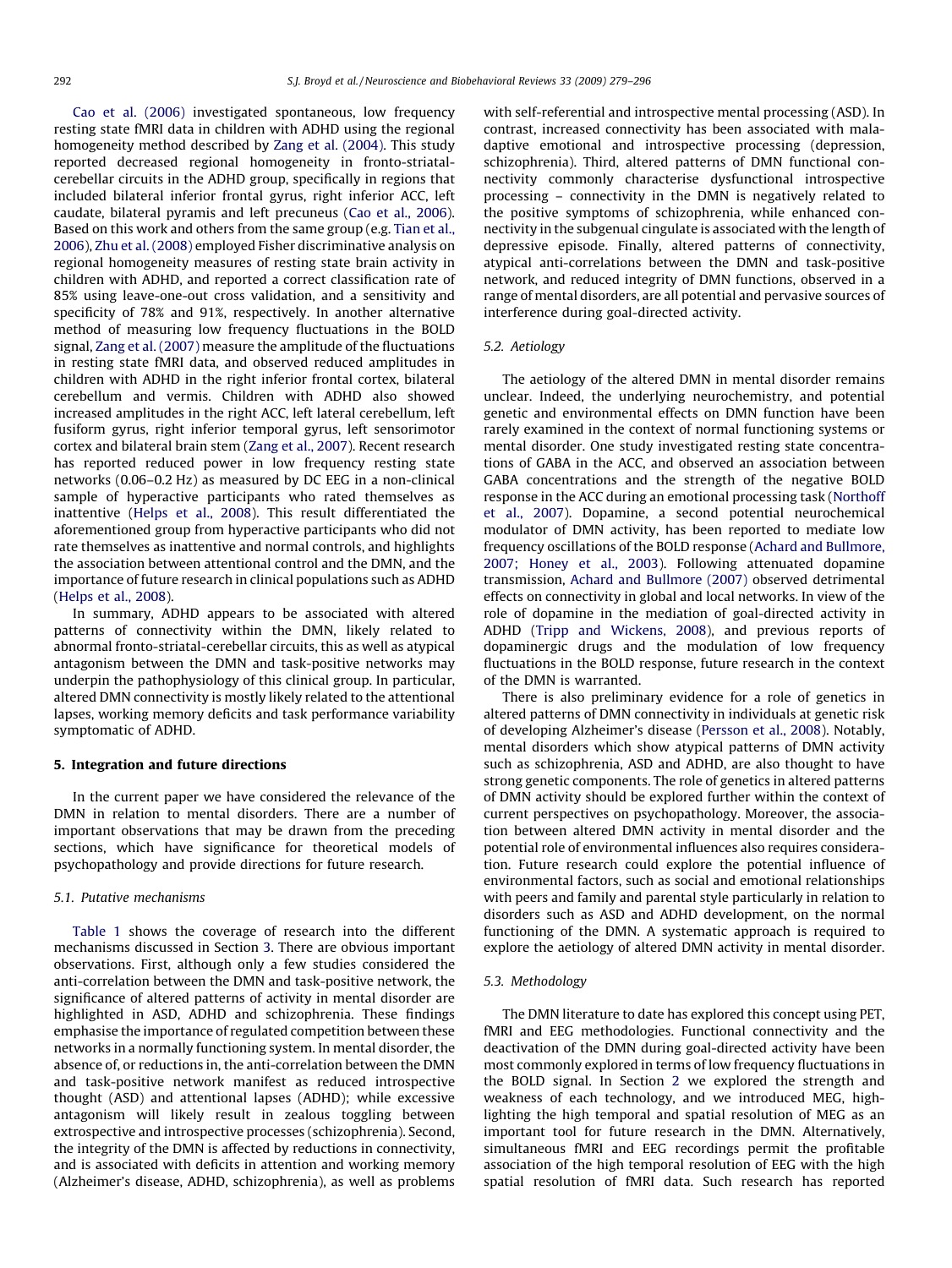<span id="page-14-0"></span>intriguing correlations between a range of EEG frequency bands and DMN activity. Finally, DC EEG provides another promising avenue for future DMN research, allowing assessment of very low frequency EEG oscillations in relation to the DMN. One study has provided preliminary evidence of the utility of such a measure in non-clinical hyperactive participants ([Helps et al., 2008](#page-15-0)), however further research is necessary. A well-defined methodological protocol within each of these technologies will facilitate the efficacious comparison of research findings and aid explication of DMN differences in clinical populations.

# 5.4. Analysis

Section [2](#page-3-0) also highlighted a number of key analytical issues within each of the previously described methodologies. The issues inherent with performing temporal, spatial and spectral analysis on high density neurophysiological recordings are not trivial, and are compounded due to the presence of artifact and multiple underlying brain sources coupled with volume conduction effects. ICA as a specific BSS method has been identified as a technique that can handle the high-density recordings, and the presence of artifacts to discriminate between multiple underlying brain sources. Within fMRI, functional connectivity within the DMN and task-positive network has been examined using ICA, ROI (seed region) approaches, an amplitude measure of low frequency fluctuations, regional homogeneity and network homogeneity which examine the correlation between a given voxel and all other voxels within a predefined region or network, respectively. While region of interest approaches require a priori selection of the seed region, approaches such as ICA are not constrained by a priori hypotheses. ICA is also useful in the delineation and effective removal of non-neuronal noise (and other artifacts), although caveats of ICA include the difficulty of data interpretation for functional comparisons across subjects and between groups (see [Fox and Raichle, 2007](#page-15-0), for a review).

# 5.5. Clinical relevance

The wealth of empirical research into altered patterns of DMN activity in mental disorder has highlighted the potential clinical relevance of the DMN for contemporary models of psychopathology. There are a number of specific findings that demonstrate the utility of the DMN in clinical research for purposes of differential diagnosis. Firstly, the efficacious transition between rest to task and deactivation of the DMN during goal-directed activity is particularly susceptible to dysfunction in mental disorders characterised by attentional deficits (e.g. ADHD and schizophrenia). Secondly, functional connectivity in the DMN and taskpositive networks may highlight problems of reduced connectivity in the DMN (e.g. ASD) and/or task-positive networks, or excess connectivity in one or both of these networks (e.g. schizophrenia). Third, the reciprocal relationship and strength of the anticorrelation between the task-positive and DMN components also appears to be a useful instrument in discerning clinically specific vulnerabilities in introspective and extrospective orienting in a number of mental disorders (e.g. ADHD: [Castellanos et al., 2008;](#page-15-0) ASD: [Kennedy and Courchesne, 2008;](#page-16-0) schizophrenia: [Zhou et al.,](#page-17-0) [2008\)](#page-17-0). Finally, the functional heterogeneity of regions within the DMN and task-positive network should also be noted, alongside the congruence between the functional role associated with these regions and their relationship with particular clinical pathologies (e.g. anxiety and MPFC: [Zhao et al., 2007](#page-17-0); depression and subgenal cingulate: [Greicius et al., 2007\)](#page-15-0). The extent to which the DMN may be a potentially significant clinical tool warrants further research, although current evidence suggests the DMN is relevant to models of mental disorder. Prospectively, the DMN may prove valuable in differential diagnosis, and provide an opportunity through which new and existing treatments may be explored.

# 6. In conclusion

In recent years there has been a surge of scientific interest in resting state brain function and the DMN. This interest has extended to the altered patterns of DMN activity in individuals with mental disorder. In the current paper we have described some putative mechanisms for default-mode related dysfunction in mental disorder and have attempted to draw out the potential significance of these for theoretical models of psychopathology. Future research should now focus on a systematic exploration of the DMN in the context of contemporary models of psychopathology. Empirical research should examine current predictions of the role of DMN in mental disorder, such as the default-mode interference hypothesis [\(Sonuga-Barke and Castellanos, 2007\)](#page-16-0). In particular, the anti-correlation and toggling between task positive and DMN components and the transition from rest to task warrants further exploration, and particularly with regard to comparisons of normal and aberrant transitioning between these states [\(Sonuga-Barke and Castellanos, 2007\)](#page-16-0). Moreover explication of the maintenance of goal-directed attention and the attenuation of interference from the DMN should be examined in future work with reference to trial-to-trial variability in task performance so often observed in clinical populations [\(Kelly et al.,](#page-16-0) [2008](#page-16-0)). Evidently, variations in the cognitive requirements of the experimental tasks will necessarily delineate particular vulnerabilities in clinical populations, and the resultant effects on efficacious task performance, including DMN attenuation and toggling with task-positive network. Finally, as some mental disorders are known to develop in early childhood, future research should systematically explore the developmental trajectory of the DMN in a normal population and compare this with the maturation of the DMN in clinical populations, such as in children with ADHD and ASD.

#### References

- Achard, S., Bullmore, E., 2007. Efficiency and cost of economical brain functional networks. PLoS Comput. Biol. 3, 174–183.
- Andrews-Hanna, J.R., Snyder, A.Z., Vincent, J.L., Lustig, C., Head, D., Raichle, M.E., Buckner, R.L., 2007. Disruption of large-scale brain systems in advanced aging. Neuron 56, 924–935.
- Bai, F., Zhang, Z., Yu, H., Shi, Y., Yuan, Y., Zhu, W., Zhang, X., Qian, Y., 2008. Defaultmode network activity distinguishes amnestic type mild cognitive impairment from healthy aging: a combined structural and resting-state functional MRI study. Neurosci. Lett. 438, 111–115.
- Baliki, M.N., Geha, P.A., Apkarian, A.V., Chialvo, D.R., 2008. Beyond feeling: chronic pain hurts the brain, disrupting default-mode network dynamics. J. Neurosci. 28, 1398–1403.
- Beckmann, C.F., DeLuca, M., Devlin, J.T., Smith, S.M., 2005. Investigations into resting-state connectivity using independent component analysis. Philos. Trans. R. Soc. Lond. B 360.
- Birn, R.M., Diamond, J.B., Smith, M.A., Bandettini, P.A., 2006. Separating respiratoryvariation-related fluctuations from neuronal-activity-related fluctuations in fMRI. NeuroImage 31, 1536–1548.
- Birn, R.M., Murphy, K., Bandettini, P.A., 2008. The effect of respiration variations on independent component analysis results of resting state functional connectivity. Hum. Brain Mapp. 29, 740–750.
- Biswal, B.B., Yetkin, F.Z., Haughton, V.M., Hyde, J.S., 1995. Functional connectivity in the motor cortex of resting human brain using echo-planar MRI. Magn. Reson. Med. 34, 537–541.
- Blakemore, S., 2008. The social brain in adolescence. Nat. Neurosci. 9, 267–277.
- Bluhm, R.L., Miller, J., Lanius, R.A., Osuch, E.A., Boksman, K., Neufeld, R.W.J., Théberge, J., Schaefer, B., Williamson, P., 2007. Spontaneous low-frequency fluctuations in the BOLD signal in schizophrenic patients: anomalies in the default network. Schizophr. Bull. 33, 1004–1012.
- Bluhm, R.L., Osuch, E.A., Lanius, R.A., Boksman, K., Neufeld, R.W.J., Théberge, J., Williamson, P., 2008. Default mode network connectivity: effects of age, sex, and analytic approach. NeuroReport 19, 887–891.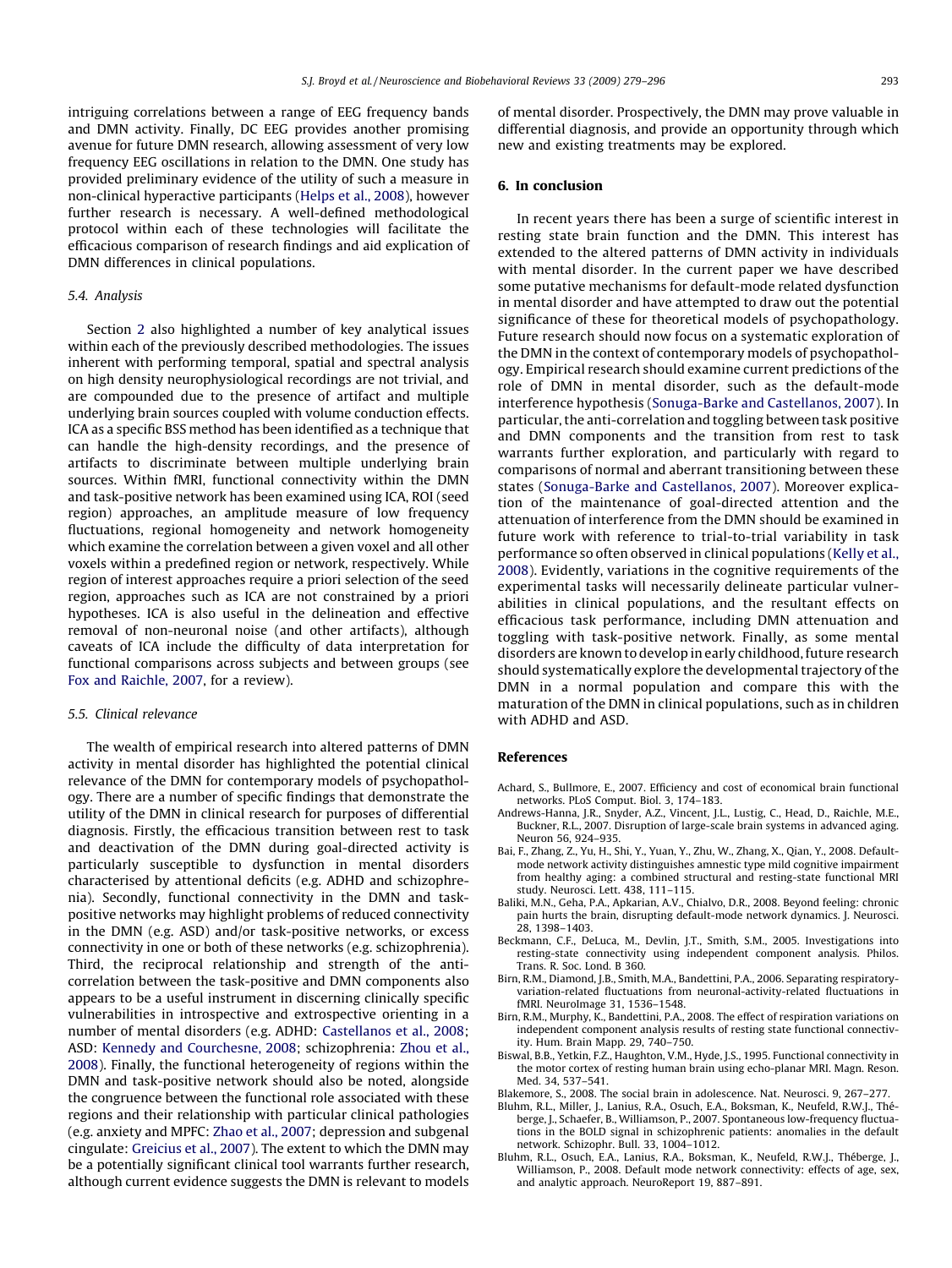- <span id="page-15-0"></span>Bosboom, J.L.W., Stoffers, D., Stam, C.J., van Dijk, B.W., Verbunt, J., Berendse, H.W., Wolters, E., 2006. Resting state oscillatory brain dynamics in Parkinson's disease: an MEG study. Clin. Neurophysiol. 117, 2521–2531.
- Bruns, A., 2004. Fourier-, hilbert- and wavelet-based signal analysis: are they really different approaches? J. Neurosci. Methods 137, 321–332.
- Buckner, R.L., Snyder, A.Z., Shannon, B.J., LaRossa, G., Sachs, R., Fotenos, A.F., Sheline, Y.I., Klunk, W.E., Mathis, C.A., Morris, J.C., Mintun, M.A., 2005. Molecular, structural, and functional characterisation of Alzheimer's disease: evidence for a relationship between default activity, amyloid, and memory. J. Neurosci. 25, 7709–7717.
- Buzsáki, G., Draguhn, A., 2004. Neuronal oscillations in cortical networks. Science 304, 1926–1929.
- Calhoun, V.D., Kiehl, K.A., Pearlson, G.D., 2008. Modulation of temporally coherent brain networks estimated using ICA at rest and during cognitive tasks. Hum. Brain Mapp. 29, 828–838.
- Cao, Q., Zang, Y., Sun, L., Sui, M., Long, X., Zou, Q., Wang, Y., 2006. Abnormal neural activity in children with attention deficit hyperactivity disorder: a resting-state functional magnetic resonance imaging study. NeuroReport 17, 1033–1036.
- Castellanos, F.X., Margulies, D.S., Kelly, A.M.C., Uddin, L.Q., Ghaffari, M., Kirsch, A., Shaw, D., Shehzad, Z., Di Martino, A., Biswal, B.B., Sonuga-Barke, E.J.S., Rotrosen, J., Adler, L.A., Milham, M.P., 2008. Cingulate-precuneus interactions: a new locus of dysfunction in adult attention-deficit/hyperactivity disorder. Biol. Psychiatry 63, 332–337.
- Castellanos, F.X., Sonuga-Barke, E.J.S., Scheres, A., Di Martino, A., Hyde, C., Walters, J.R., 2005. Varieties of attention-deficit/hyperactivity disorder-related intraindividual variability. Biol. Psychiatry 57, 1416–1423.
- Chen, A.C.N., Feng, W., Zhao, H., Yin, Y., Wang, P., 2008. EEG default mode network in the human brain: spectral regional field powers. NeuroImage 41, 561-574.
- Cherkassky, V.L., Kana, R.K., Keller, T.A., Just, M.A., 2006. Functional connectivity in baseline resting-state network in autism. NeuroReport 17, 1687–1690.
- Damoiseaux, J.S., Beckmann, C.F., Sanz Arigita, E.J., Barkhof, F., Scheltens, P., Smith, S.M., Rombouts, S.A.R.B., 2008. Reduced resting-state brain activity in the 'default network' in normal aging. Cereb. Cortex 18, 1856–1864.
- Damoiseaux, J.S., Rombouts, S.A.R.B., Barkhof, F., Scheltens, P., Stam, C.J., Smith, S.M., Beckmann, C.F., 2006. Consistent resting-state networks across healthy subjects. Proc. Natl. Acad. Sci. U.S.A. 103, 13848–13853.
- Davies, M.E., James, C.J., 2007. Source separation using single channel ICA. Signal Process. 87, 1819–1832.
- Debener, S., Ullsperger, M., Fiehler, K., Von Cramon, D.Y., Engel, A.K., 2005. Trial-bytrial coupling of concurrent electroencephalogram and functional magnetic resonance imaging identifies the dynamics of performance monitoring. J. Neurosci. 25, 11730–11737.
- Debener, S., Ullsperger, M., Siegel, M., Fiehler, K., von Cramon, D.Y., Engel, A.K., 2006. Single-trial EEG/fMRI reveals the dynamics of cognitive function. Trends Cogn. Sci. 10, 558–563.
- Delorme, A., Makeig, S., Fabre-Thorpe, M., Sejnowski, T., 2002. From single-trial EEG to brain area dynamics. Neurocomputing 44–46, 1057–1064.
- Demanuele, C., James, C.J., Sonuga-Barke, E.J.S., 2007. Distinguishing low frequency oscillations within the 1/f spectral behaviour of electromagnetic brain signals. Behav. Brain Funct. 3, 62.
- Deshpande, G., LaConte, S., Peltier, S., Hu, X., 2007. Integrated local correlation: a new measure of local coherence in fMRI data. Hum. Brain Mapp..
- Eichele, T., Debener, S., Calhoun, V.D., Specht, K., Engel, A.K., Hugdahl, K., Von Cramon, D.Y., Ullsperger, M., 2008. Prediction of human errors by maladaptive changes in event-related brain networks. Proc. Natl. Acad. Sci. U.S.A. 105, 6173– 6178.
- Engel, A.K., Fries, P., Singer, W., 2001. Dynamic predictions: oscillations and synchrony in top–down processing. Nat. Rev. Neurosci. 2, 704–716.
- Esposito, F., Bertolino, A., Scarabino, T., Latorre, V., Blasi, G., Popolizio, T., Tedeschi, G., Cirillo, S., Goebel, R., Di Salle, F., 2006. Independent component model of the default-mode brain function: assessing the impact of active thinking. Brain Res. Bull. 70, 263–269.
- Fair, D.A., Cohen, A.L., Dosenbach, N.U.F., Church, J.A., Miezin, F.M., Barch, D.M., Raichle, M.E., Petersen, S.E., Schlaggar, B.L., 2008. The maturing architecture of the brain's default network. Proc. Natl. Acad. Sci. U.S.A. 105, 1028–1032.
- Fair, D.A., Dosenbach, N.U.F., Church, J.A., Cohen, A.L., Brahmbhatt, S., Miezin, F.M., Barch, D.M., Raichle, M.E., Petersen, S.E., Schlaggar, B.L., 2007. Development of distinct cortical networks through segregation and integration. Proc. Natl. Acad. Sci. U.S.A. 104, 13507–13512.
- Firbank, M.J., Blamire, A.M., Krishnan, M.S., Teodorczuk, A., English, P., Gholkar, A., Harrison, R., O'Brien, J.T., 2007. Atrophy is associated with posterior cingulate white matter disruption in dementia with Lewy bodies and Alzheimer's disease. NeuroImage 36, 1–7.
- Fox, M.D., Raichle, M.E., 2007. Spontaneous fluctuations in brain activity observed with functional magnetic resonance imaging. Nat. Rev. Neurosci. 8, 700–711.
- Fox, M.D., Snyder, A.Z., Raichle, M.E., 2008. Global signal regression and anticorrelations in resting state fMRI data. In: Poster Presented at Human Brain Mapping Conference, June, Melbourne, Australia.
- Fox, M.D., Snyder, A.Z., Vincent, J.L., Corbetta, M., Van Essen, D.C., Raichle, M.E., 2005. The human brain is intrinsically organised into dynamic, anticorrelated functional networks. Proc. Natl. Acad. Sci. U.S.A. 102, 9673–9678.
- Fox, M.D., Snyder, A.Z., Zacks, J.M., Raichle, M.E., 2006a. Coherent spontaneous activity accounts for trial-to-trial variability in human evoked brain responses. Nat. Neurosci. 9, 23–25.
- Fox, M.D., Corbetta, M., Snyder, A.Z., Vincent, J.L., Raichle, M.E., 2006b. Spontaneous neuronal activity distinguishes human dorsal and ventral attention systems. Proc. Natl. Acad. Sci. U.S.A. 103, 10046–10051.
- Fransson, P., 2005. Spontaneous low-frequency BOLD signal fluctuations: an fMRI investigation of the resting-state default mode of brain function hypothesis. Hum. Brain Mapp. 26, 15–29.
- Fransson, P., 2006. How default is the default mode of brain function? Further evidence from intrinsic BOLD signal fluctuations. Neuropsychologia 44, 2836– 2845.
- Fransson, P., Skiöld, B., Horsch, S., Nordell, A., Blennow, M., Lagercrantz, H., Åden, U., 2007. Resting-state networks in the infant brain. Proc. Natl. Acad. Sci. U.S.A. 104, 15531–15536.
- Friston, K.J., 1994. Functional and effective connectivity in neuroimaging: a synthesis. Hum. Brain Mapp. 2, 56–78.
- Garrity, A.G., Pearlson, G.D., McKiernan, K.A., Lloyd, D., Kiehl, K.A., Calhoun, V.D., 2007. Aberrant 'default mode' functional connectivity in schizophrenia. Am. J. Psychiatry 164, 450–457.
- Gilbert, S.J., Dumontheil, I., Simons, J.S., Firth, C.D., Burgess, P.W., 2007. Comment on 'Wandering minds: the default network and stimulus-independent thought'. Science 317, 43b.
- Gramatikov, B., Georgiev, I., 1995. Wavelets as alternative to short-time Fourier transform in signal-averaged electrocardiography. Med. Biol. Eng. Comput. 33, 482–487.
- Greicius, M.D., Flores, B.H., Menon, V., Glover, G.H., Solvason, H.B., Kenna, H., Reiss, A.L., Schatzberg, A.F., 2007. Resting-state functional connectivity in major depression: abnormally increased contributions from subgenual cingulate cortex and thalamus. Biol. Psychiatry 62, 429–437.
- Greicius, M.D., Kiviniemi, V., Tervonen, O., Vainionpää, V., Alahuhta, S., Reiss, A.L., Menon, V., 2008. Persistent default-mode network connectivity during light sedation. Hum. Brain Mapp. 29, 839–847.
- Greicius, M.D., Supekar, K., Menon, V., Dougherty, R.F., 2009. Resting-state functional connectivity reflects structural connectivity in the default-mode network. Cereb. Cortex 19 (1), 72–78.
- Greicius, M.D., Krasnow, B., Reiss, A.L., Menon, V., 2003. Functional connectivity in the resting brain: a network analysis of the default mode hypothesis. Proc. Natl. Acad. Sci. U.S.A. 100, 253–258.
- Greicius, M.D., Menon, V., 2004. Default-mode activity during a passive sensory task: uncoupled from deactivation but impacting activation. J. Cogn. Neurosci. 16, 1484–1492.
- Greicius, M.D., Srivastava, G., Reiss, A.L., Menon, V., 2004. Default-mode network activity distinguishes Alzheimer's disease from healthy aging: evidence from functional MRI. Proc. Natl. Acad. Sci. U.S.A. 101, 4637–4642.
- Gusnard, D.A., Akbudak, E., Shulman, G.L., Raichle, M.E., 2001. Medial prefrontal cortex and self-referential mental activity: relation to a default mode of brain function. Proc. Natl. Acad. Sci. U.S.A. 98, 4259–4264.
- Gusnard, D.A., Raichle, M.E., 2001. Searching for a baseline: functional neuroimaging and the resting human brain. Nat. Rev. Neurosci. 2, 685–694.
- Hahn, B., Ross, T.J., Yang, Y., Kim, I., Huestis, M.A., Stein, E.A., 2007. Nicotine enhances visuospatial attention by deactivating areas of the resting brain default network. J. Neurosci. 27, 3477–3489.
- Hampson, M., Driesen, N.R., Skudlarski, P., Gore, J.C., Constable, R.T., 2006. Brain connectivity related to working memory performance. J. Neurosci. 26, 13338– 13343.
- He, Y., Wang, L., Zang, Y., Tian, L., Zhang, X., Li, K., Jiang, T., 2007. Regional coherence changes in early Alzheimer's disease: a combined structural and resting-state functional MRI study. NeuroImage 35, 488–500.
- Helps, S., James, C., Debener, S., Karl, A., Sonuga-Barke, E.J.S., 2008. Very low frequency EEG oscillations and the resting brain in young adults: a preliminary study of localisation, stability and association with symptoms of inattention. J. Neural Transm. 115, 279–285.
- Herrmann, C.S., Debener, S., 2008. Simultaneous recording of EEG and BOLD responses: a historical perspective. Int. J. Psychophysiol. 67, 161–168.
- Honey, C.J., Kötter, R., Breakspear, M., Sporns, O., 2007. Network structure of cerebral cortex shapes functional connectivity on multiple time scales. Proc. Natl. Acad. Sci. U.S.A. 104, 10240–10245.
- Honey, G.D., Suckling, J., Zelaya, F., Long, C., Routledge, C., Jackson, S., Ng, V., Fletcher, P.C., Williams, S.C.R., Brown, J., Bullmore, E., 2003. Dopaminergic drug effects on physiological connectivity in a human cortico–striato–thalamic system. Brain 126, 1767–1781.
- Horovitz, S.G., Fukunaga, M., de Zwart, J.A., van Gelderen, P., Fulton, S.C., Balkin, T.J., Duyn, J.H., 2008. Low frequency BOLD fluctuations during resting wakefulness and light sleep: a simultaneous EEG-fMRI study. Hum. Brain Mapp. 29, 671–682.
- Huettel, S.A., McKeown, M.J., Song, A.W., Hart, S., Spencer, D.D., Allison, T., McCarthy, G., 2004. Linking hemodynamic and electrophysiological measures of brain activity: evidence from functional MRI and intracranial field potentials. Cereb. Cortex 14, 165–173.
- Iacoboni, M., 2006. Failure to deactivate in autism: the co-constitution of self and other. Trends Cogn. Sci. 10, 431–433.
- Jafri, M.J., Pearlson, G.D., Stevens, M., Calhoun, V.D., 2008. A method for functional network connectivity among spatially independent resting-state components in schizophrenia. NeuroImage 39, 1666–1681.
- James, C.J., Hesse, C.W., 2005. Independent component analysis for biomedical signals. Physiol. Meas. 26, 15–39.
- Jung, T.P., Makeig, S., Westerfield, M., Townsend, J., Courchesne, E., Sejnowski, T., 2000. Removal of eye activity artifacts from visual event-related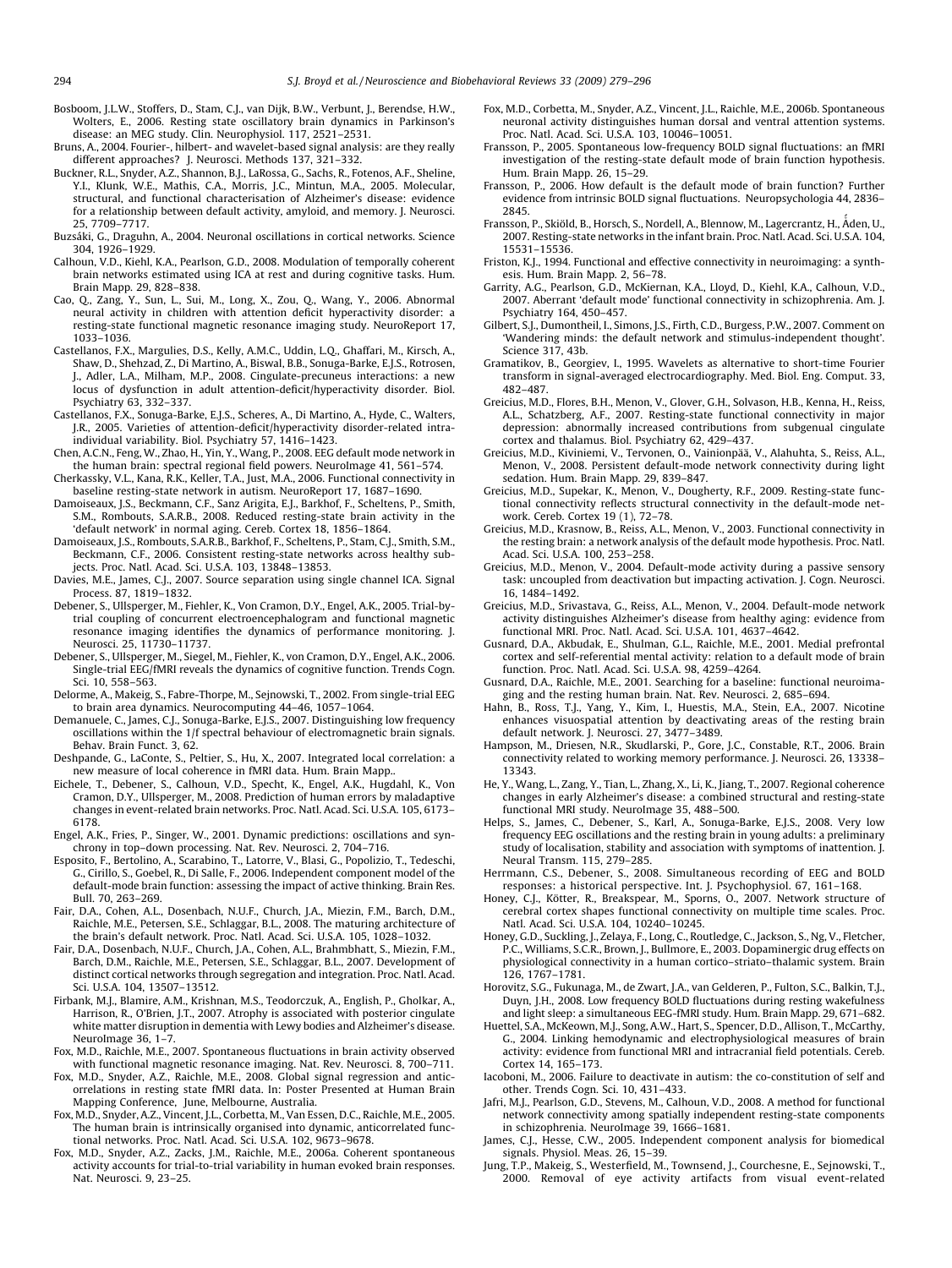<span id="page-16-0"></span>potentials in normal and clinical subjects. Clin. Neurophysiol. 111, 1745– 1758.

- Kelly, A.M.C., Uddin, L.Q., Biswal, B.B., Castellanos, F.X., Milham, M.P., 2008. Competition between functional brain networks mediates behavioural variability. NeuroImage 39, 527–537.
- Kennedy, D.P., Courchesne, E., 2008. The intrinsic functional organisation of the brain is altered in autism. NeuroImage 39, 1877–1885.
- Kennedy, D.P., Redcay, E., Courchesne, E., 2006. Failing to deactivate: resting functional abnormalities in autism. Proc. Natl. Acad. Sci. U.S.A. 103, 8275–8280.
- Khader, P., Schicke, T., Röder, B., Rösler, F., 2008. On the relationship between slow cortical potentials and BOLD signal changes in humans. Int. J. Psychophysiol. 67, 252–261.
- Kingstone, A., Smilek, D., Ristic, J., Friesen, C.K., Eastwood, J.D., 2003. Attention, researchers! It is time to take a look at the real world Curr. Dir. Psychol. Sci. 12, 176–184.
- Klein, C., Wendling, K., Huettner, P., Ruder, H., Peper, M., 2006. Intra-subject variability in attention-deficit hyperactivity disorder. Biol. Psychiatry 60, 1088–1097.
- Lachaux, J.P., Rodriguez, E., Lutz, A., Martinerie, J., Varela, F.J., 1999. Measuring phase synchrony in brain signals. Hum. Brain Mapp. 8, 194–208.
- Laufs, H., 2008. Endogenous brain oscillations and related networks detected by surface EEG-combined fMRI. Hum. Brain Mapp. 29, 762–769.
- Laufs, H., Hamandi, K., Salek-Haddadi, A., Kleinschmidt, A., Duncan, J.S., Lemieux, L., 2007. Temporal lobe interictal epileptic discharges affect cerebral activity in the 'default mode' brain regions. Hum. Brain Mapp. 28, 1023–1032.
- Laufs, H., Holt, J.L., Elfont, R., Krams, M., Paul, J.S., Krakow, K., Kleinschmidt, A., 2006. Where the BOLD signal goes when alpha EEG leaves. NeuroImage 31, 1408–1418.
- Laufs, H., Kleinschmidt, A., Beyerle, A., Eger, E., Salek-Haddadi, A., Preibisch, C., Krakow, K., 2003a. EEG-correlated fMRI of human alpha activity. NeuroImage 19, 1463–1476.
- Laufs, H., Krakow, K., Sterzer, P., Eger, E., Beyerle, A., Salek-Haddadi, A., Kleinschmidt, A., 2003b. Electroencephalographic signatures of attentional and cognitive default modes in spontaneous brain activity at rest. Proc. Natl. Acad. Sci. U.S.A. 100, 11053–11058.
- Leistner, S., Sander, T., Burghoff, M., Curio, G., Trahms, L., Mackert, B.-M., 2007. Combined MEG and EEG methodology for non-invasive recording of infraslow activity in the human cortex. Clin. Neurophysiol. 118, 2774–2780.
- Liang, M., Zhou, Y., Jiang, T., Liu, Z., Tian, L., Liu, H., Hao, Y., 2006. Widespread functional disconnectivity in schizophrenia with resting-state functional magnetic resonance imaging. NeuroReport 17, 209–213.
- Lind, J., Persson, J., Ingvar, M., Larsson, A., Cruts, M., Van Broeckhoven, C., Adolfsson, R., Ba¨ckman, L., Lars-Go¨ ran, N., Petersson, K.M., Nyberg, L., 2006. Reduced functional brain activity response in cognitively intact apolipoprotein E e4 carriers. Brain 129, 1240–1248.
- Liu, H., Liu, Z., Liang, M., Hao, Y., Tan, L., Kuang, F., Yi, Y., Xu, L., Jiang, T., 2006. Decreased regional homogeneity in schizophrenia: a resting-state functional magnetic resonance imaging study. NeuroReport 17, 19–22.
- Liu, Y., Yu, C., He, Y., Zhou, Y., Liang, M., Wang, L., Jiang, T., 2008. Regional homogeneity, functional connectivity and imaging markers of Alzheimer's disease: a review of resting-state fMRI studies. Neuropsychologia 46, 1648– 1656.
- Long, X.-Y., Zuo, X.-N., Kiviniemi, V., Yang, Y., Zou, Q., Zhu, C.-Z., Jiang, T., Yang, H., Gong, Q.-Y., Wang, L., Li, K., Xie, S., Zang, Y., 2008. Default mode network as revealed with multiple methods for resting-state functional MRI analysis. J. Neurosci. Methods 171, 349–355.
- Lowe, M.J., Phillips, M.D., Lurito, J.T., Mattson, D., Dzemidzic, M., Mathews, V.P., 2002. Multiple sclerosis: low-frequency temporal blood oxygen level-dependent fluctuations indicate reduced functional connectivity-initial results. Radiology 224, 184–192.
- Lu, H., Zuo, Y., Gu, H., Waltz, J.A., Zhan, W., School, C.A., Rea, W., Yang, Y., Stein, E.A., 2007. Synchronised delta oscillations correlate with the resting-state functional MRI signal. Proc. Natl. Acad. Sci. U.S.A. 104, 18265–18269.
- Lui, S., Ouyang, L., Chen, Q., Huang, X., Tang, H., Chen, H., Zhou, D., Kemp, G.J., Gong, Q.-Y., 2008. Differential interictal activity of the precuneus/posterior cingulate cortex revealed by resting state functional MRI at 3T in generalised vs. partial seizure. J. Magn. Reson. Imaging 27, 1214–1220.
- Maddock, R.J., 1999. The retrosplenial cortex and emotion: new insights from functional neuroimaging of the human brain. Trends Neurosci. 22, 310–316. Makeig, S., Debener, S., Onton, J., Delorme, A., 2004. Mining event-related brain
- dynamics. Trends Cogn. Sci. 8, 204–210. Makeig, S., Westerfield, M., Jung, T.P., Enghoff, S., Townsend, J., Courchesne, E., Sejnowski, T.J., 2002. Dynamic brain sources of visual evoked responses. Science
- 295, 690–694. Mantini, D., Perrucci, M.G., Del Gratta, D., Romani, G.L., Corbetta, M., 2007. Electrophysiological signatures of resting state networks in the human brain. Proc. Natl. Acad. Sci. U.S.A. 104, 13170–13175.
- Mason, M.F., Norton, M.I., Van Horn, J.D., Wegner, D.M., Grafton, S.T., Macrae, C.N., 2007. Wandering minds: the default network and stimulus independent thought. Science 315, 393–395.
- McKeown, M.J., Makeig, S., Brown, G.G., Jung, T.P., Kindermann, S.S., Bell, A.J., Sejnowski, T., 1998. Analysis of fMRI data by blind separation into independent spatial components. Hum. Brain Mapp. 6, 160–188.
- McKiernan, K.A., D'Angelo, B.R., Kaufman, J.N., Binder, J.R., 2006. Interrupting the 'stream of consciousness': an fMRI investigation. NeuroImage 29, 1185– 1191.
- Meltzer, J.A., Negishi, M., Mayes, L.C., Constable, R.T., 2007. Individual differences in EEG theta and alpha dynamics during working memory correlate with fMRI responses across subjects. Clin. Neurophysiol. 118, 2419–2436.
- Menon, V., Leroux, J., White, C.D., Reiss, A.L., 2004. Frontostriatal deficits in fragile X syndrome: relation to FMR1 gene expression. Proc. Natl. Acad. Sci. U.S.A. 101, 3615–3620.
- Murphy, K., Birn, R.M., Bandettini, P.A., 2008. The impact of global signal regression on anti-correlated networks in resting state connectivity analyses. In: Poster Presented at Human Brain Mapping Conference, June, Melbourne, Australia.
- Northoff, G., Walter, M., Schulte, R.F., Beck, J., Dydak, U., Henning, A., Boeker, H., Grimm, S., Boesiger, P., 2007. GABA concentrations in the human anterior cingulate cortex predict negative BOLD responses in fMRI. Nat. Neurosci. 10, 1515–1517.
- Nunez, P.L., Silberstein, R.B., 2000. On the relationship of synaptic activity to macroscopic measurements: does co-registration of EEG with fMRI make sense? Brain Topogr. 13, 79–96.
- Osipova, D., Rantanen, K., Ahveninen, J., Ylikoski, R., Happola, O., Stranberg, T., Pekkonen, E., 2006. Source estimation of spontaneous MEG oscillations in mild cognitive impairment. Neurosci. Lett. 405, 57–61.
- Penttonen, M., Buzsáki, G., 2003. Natural logarithmic relationship between brain oscillators. Thalamus Relat. Syst. 2, 145–152.
- Persson, J., Lind, J., Larsson, A., Ingvar, M., Sleegers, K., Van Broeckhoven, C. Adolfsson, R., Nilsson, L.G., Nyberg, L., 2008. Altered deactivation in individuals at genetic risk for Alzheimer's disease. Neuropsychologia 48, 1679–1687.
- Pomarol-Clotet, E., Salvador, R., Sarró, S., Gomar, J., Vila, F., Martínez, A., Guerrero, A., Ortiz-Gil, J., Sans-Sansa, B., Capdevila, A., Cebemanos, J.M., McKenna, P.J., 2008. Failure to deactivate in the prefrontal cortex in schizophrenia: dysfunction of the default-mode network? Psychol. Med. 38, 1185–1193.
- Raichle, M.E., Gusnard, D.A., 2002. Appraising the brain's energy budget. Proc. Natl. Acad. Sci. U.S.A. 99, 10237–10239.
- Raichle, M.E., Gusnard, D.A., 2005. Intrinsic brain activity sets the stage for expression of motivated behaviour. J. Comp. Neurol. 493, 167–176.
- Raichle, M.E., MacLeod, A.M., Snyder, A.Z., Powers, W.J., Gusnard, D.A., Shulman, G.L., 2001. A default mode of brain function. Proc. Natl. Acad. Sci. U.S.A. 98, 676–682. Raichle, M.E., Mintun, M.A., 2006. Brain work and brain imaging. Annu. Rev.
- Neurosci. 29, 449–476. Rilling, J.K., Barks, S.K., Parr, L.A., Preuss, T.M., Faber, T.L., Pagnoni, G., Bremmer, J.D.,
- Votaw, J.R., 2007. A comparison of resting-state brain activity in humans and chimpanzees. Proc. Natl. Acad. Sci. U.S.A. 104, 17146–17151.
- Rilling, J.K., Dagenais, J.E., Goldsmith, D.R., Glenn, A.L., Pagnoni, G., 2008. Social cognitive neural networks during in-group and out-group interactions. Neuro-Image 41, 1447–1461.
- Rombouts, S.A.R.B., Barkhof, F., Goekoop, R., Stam, C.J., Scheltens, P., 2005. Altered resting state networks in mild cognitive impairment and mild Alzheimer's disease: an fMRI study. Hum. Brain Mapp. 26, 231–239.
- Salvador, R., Martínez, A., Pomarol-Clotet, E., Gomar, J., Vila, F., Sarró, S., Capdevila, A., Bullmore, E., 2008. A simple view of the brain through a frequency-specific functional connectivity measure. NeuroImage 39, 279–289.
- Scheeringa, R., Bastiaansen, M.C.M., Petersson, K.M., Oostenveld, R., Norris, D.G., Hagoort, P., 2008. Frontal theta EEG activity correlates negatively with the default mode network in resting state. Int. J. Psychophysiol. 67, 242–251.
- Schilbach, L., Eickhoff, S.B., Rotarska-Jagiela, A., Fink, G.R., Vogeley, K., 2008. Mind at rest? Social cognition as the default mode of cognizing and its putative relationship to the 'default system' of the brain. Conscious. Cogn. 17, 457–467.
- Schroeder, C.E., Lakatos, P., Kajikawa, Y., Partan, S., Puce, A., 2008. Neuronal oscillations and visual amplification of speech. Trends Cogn. Sci. 12, 106–113.
- Simpson, J.R., Snyder, A.Z., Gusnard, D.A., Raichle, M.E., 2001. Emotion-induced changes in human medial prefrontal cortex. I. During cognitive task performance. Proc. Natl. Acad. Sci. U.S.A. 98, 683–687.
- Singh, K.D., Fawcett, I.P., 2008. Transient and linearly graded deactivation of the human default-mode network by a visual detection task. NeuroImage 41, 100– 112.
- Smallwood, J., Beach, E., Schooler, J.W., Handy, T.C., 2008. Going AWOL in the brain: mind wandering reduces cortical analysis of external events. J. Cogn. Neurosci. 20, 458–469.
- Smilek, D., Birmingham, E., Cameron, D., Bischof, W., Kingstone, A., 2006. Cognitive ethology and exploring attention in real-world scenes. Brain Res. 1080, 101– 119.
- Smith, S., Niazy, R., Beckmann, C., Miller, K., 2008. Resting state networks—neither low frequency nor anticorrelated? In: Poster presented at Human Brain Mapping Conference, June, Melbourne, Australia.
- Sonuga-Barke, E.J.S., Castellanos, F.X., 2007. Spontaneous attentional fluctuations in impaired states and pathological conditions: a neurobiological hypothesis. Neurosci. Biobehav. Rev. 31, 977–986.
- Sorg, C., Riedl, V., Mühlau, M., Calhoun, V.D., Eichele, T., Läer, L., Drzezga, A., Förstl, A., Zimmer, C., Wohlschläger, A.M., 2007. Selective changes of resting-state networks in individuals with Alzheimer's disease. Proc. Natl. Acad. Sci. U.S.A. 104, 18760–18765.
- Stam, C.J., Jones, B.F., Manshanden, I., van Cappellen van Walsum, A.M., Montez, T., Verbunt, J., de Munck, J.C., van Dijk, B.W., Berendse, H.W., Scheltens, P., 2006. Magnetoencephalographic evaluation of resting-state functional connectivity in Alzheimer's disease. NeuroImage 32, 1335–1344.
- Stoffers, D., Bosboom, J.L.W., Deijen, J.B., Wolters, E., Stam, C.J., Berendse, H.W., 2008. Increased cortico-cortical functional connectivity in early-stage Parkinsons disease: an MEG study. NeuroImage 41, 212–222.